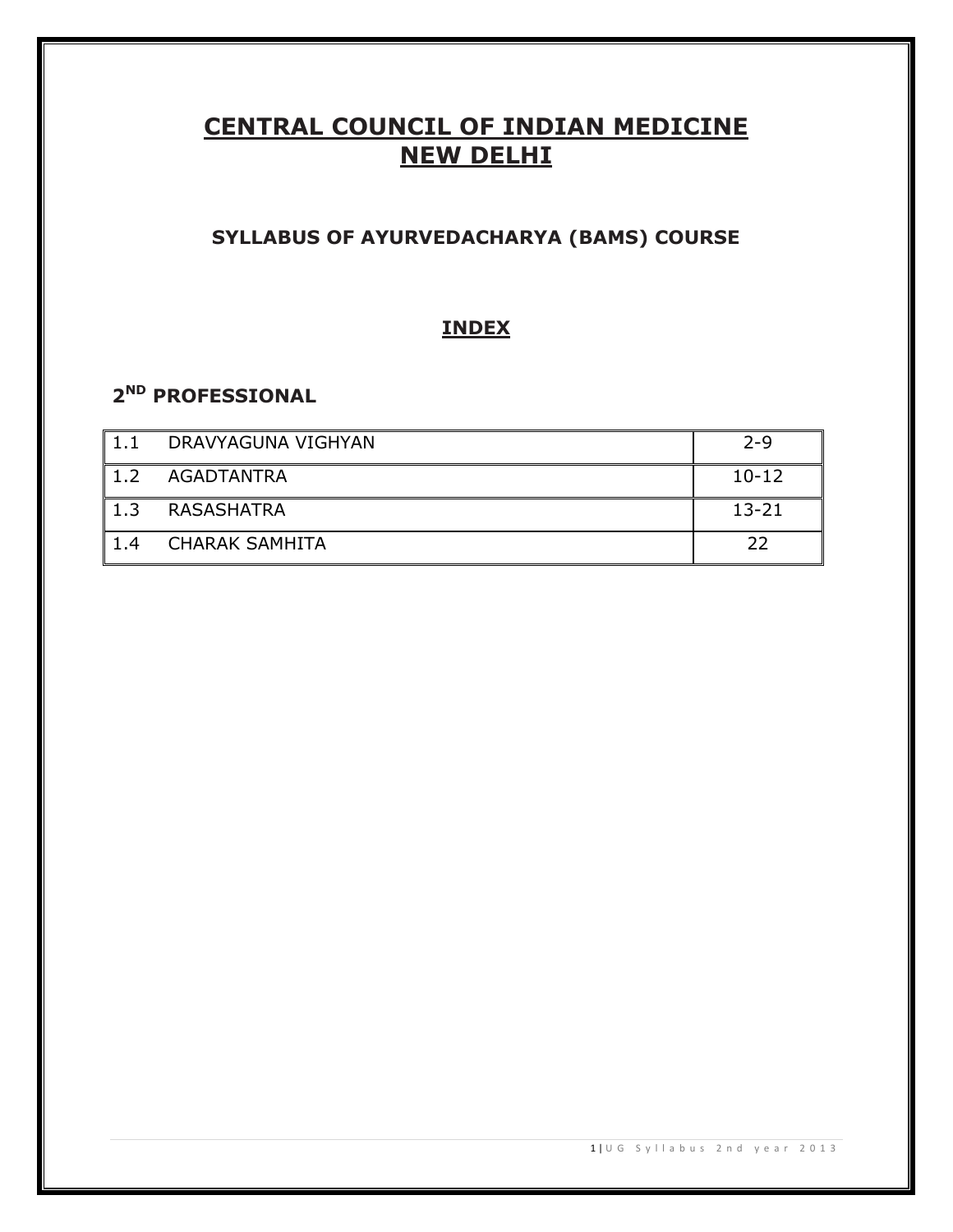# **2.1 DRAVYAGUNA VIJNAN**

# **(PHARMACOLOGY & MATERIA MEDICA)**

**Lectures: 200 Hrs. Practicals: 200 Hrs. Total Marks -400 Theory Two Papers– 100 Marks Each Practical/Viva voce – 200 Marks Paper I 100 Marks** 

### **Part A 50 Marks**

**1- Dravyaguna Shastra Paribhasa**- Lakshana of Sapta Padartha of Dravyaguna Vijnana viz Dravya- Rasa-Guna- Virya- Vipaka- Prabhava and Karma.

## **2- Dravya**:

Etymological derivation, definition, panchbhoutikatwa. Classification of Dravya according to Samhitas and Nighantus Taxonomical classification.

## **3- Guna**:

Etymological derivation, definition and Classification of Guna. Detailed knowledge of Gurvadi Guna & Paradi gunas.

### **4- Rasa**:

 Etymological derivation, definition, Meaning of "Rasa" in various contexts. Shad Rasas (Madhura, Amla, Lavana, Katu, Tikta, and Kashaya), Panchabhautik constitution of Rasas, Nirvrittiviseshakrama (manifestation in general and particular), Ritu and shad rasa Rasanurasayoh bheda (Difference between rasa and anurasa), Lakshana (characteristics),Guna and Karma of shad Rasas, Kopana and Shamana of Dosha and dushya by Shad rasas. Effects of excess usage of Rasa. Rasopalabdhi, Rasaskandha.

# **5- Vipaka:**

Etymological derivation and definition, difference between Avasthapaka and Vipaka, Types of Vipaka, (Dvividha-Trividha,Panchavidha) Guna and karma of Vipaka. Grades of Vipaka (taratamya), Vipakopalabdhi hetu (Factors to determineVipaka).

# **6- Veerya:**

Etymological derivation, definition and Swarupa of Virya, Number of Virya. (Dwividha & Ashtavidha), Panchabhauthikatva Virya karmani (Effects of Virya), General principles in determination of virya along with exceptions.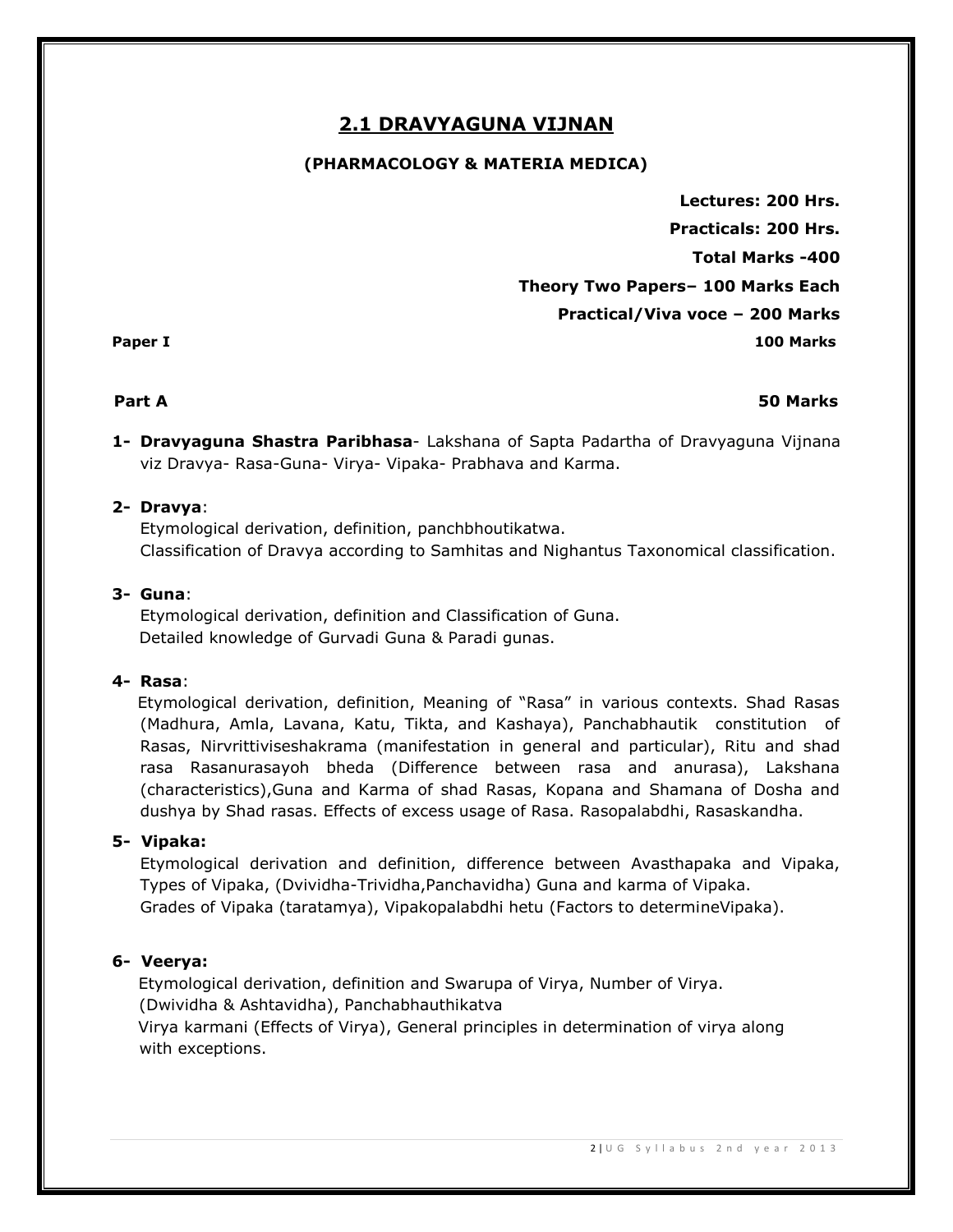### **7- Prabhava:**

Definition, Effects of Prabhava.

**8-** Interrelation of Rasa-Guna-Virya-Vipaka-Prabhava with respect to their strength (balabal nirupana). Samanapratyayarabdha and Vichitrapratyayarabdha dravyas.

#### **9- Karma:**

Lakshana, swaroopa and bheda of karma (Definition, nature and types of action).

Explanation of the following Karmas with examples:

- 1. Deepana 2. Pachana 3. Samshodhana 4. Samshamana 5. Anulomana 6. Sransana 7. Bhedana 8. Rechana 9. Chhedana 10. Lekhana 11. Grahi 12. Sthambhana 13. Madakari 14. Pramathi 15. Abhishyandi 16. Vyavayi 17. Vikashi 18. Rasayana 19. Vajeekarana 20. Jeevaneeya 21. Balya 22. Brimhana 23. Langhana 24. Medhya
	-
	-
	-
	-
	-
	-
	-
	-

**10.** Brief information on Karmas of dashemani gana of Charak Samhita.

### **11- Mishraka Gana:**

- 11a)- Audbhida Gana (Vegetable origin) Brihatpanchamoola, Laghupanchamoola, Vallipanchamoola, Kantakapanchamoola, Trinapanchamoola,Madhyamapanchamoola, Jeevaneeya panchamoola, Panchapallava, Panchavalakala, Triphala, Trikatu,Trimada, Chaturusana, Panchakola, Shadusana, Chaturbeeja, Jeevaniya gana, Ashtavarga, Trijataka, Chaturajataka, Katuchaturjataka Panchatikta, Amlapanchaka, Chaturbhadra,Trikarshika, Swalpatriphala, Madhuratriphala, Mahavisha, Upavisha, Agrya aushadh varga- Knowledge of Agrayaaushadha Varga with example.
- 11 b)- Jangama Gana (Animal origin)- Ksheerashtaka, Mutrashtaka, Pitta panchaka.
- 11 c)- Parthiva Gana (Mineral origin) Lavana Panchaka, Kshara dvaya, Kshara Ashtaka.

#### **12- Basis of nomenclature:**

Basis of nomenclature of dravya, Basis and Derivation of synonyms.

**13.** Bheashaja Pariksha vidhi (as described in Charaka samhita vimana sthana 8), Dravya Sangrahana (collection of dravya)- Ecology- Classification of desha (geographical area) and bhumi (soil), swarupa of sangrahaniya dravya of (Nature and quality of drug to be collected). Sangrahana vidhi (Method of collection) -Vegetable and Animal origin drugs according to part used. Period of collection according to virya, samrakshana vidhi (preservation of collected dravyas), bheshajagara (Storehouse), study on different prayojyanga (useful plant parts).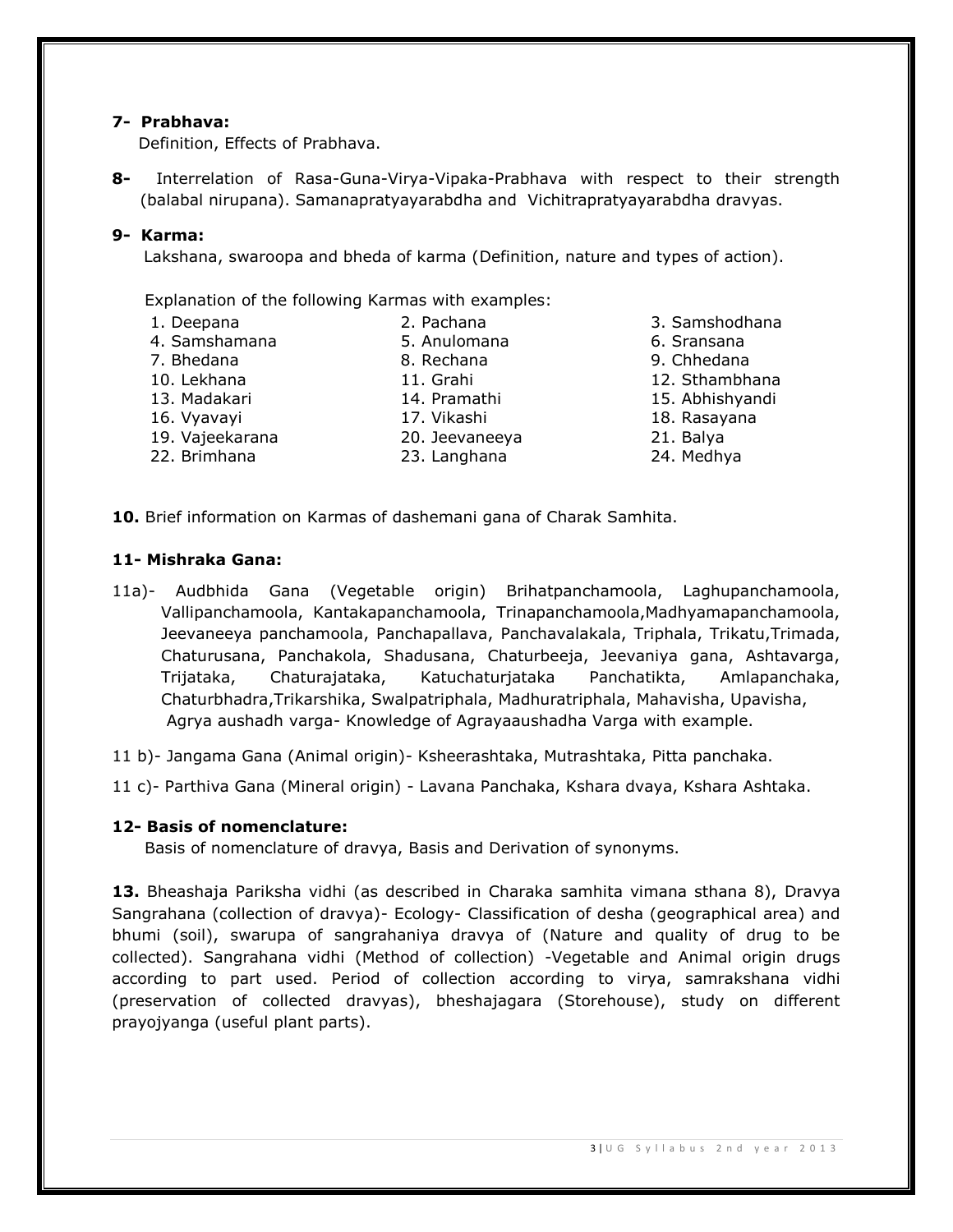**Part B 50 Marks**

### **(I) 20 Marks**

- 14 a) Concept of dravya shodhan (purification of dravya).
- 14 b) Brief knowledge of Apamishran (adulterants)
- 14 c) Concept of Abhava pratinidhi dravya (substitutes)
- **15-** Prashasta bheshaja (ideal drug), plant extracts. Concept of viruddha Dravya (incompatibility of the dravya).
- **16-** Introduction to Nighantu Vigyan Dhanwantari Nighantu, Bhavaprakashanighantu, Rajanighantu.
- **17-** Brief knowledge of cultivation, conservation of medicinal plants and information about endangered species**.**

# **(II) 30 Marks**

# **18. -** Introduction, Definition & scope of Pharmacology and Principles of general Pharmacology. Brief Knowledge about pharmacology of the following - Anaesthetics, CNS depressants, Sedatives, Hypnotics, Tranquilisers, Antipyretics, Analgesics, Antiepileptics, Antihypertensive, Antianginal, Antiplatelet, Hypolipidaemic, Haemopoetic, Coagulants, Bronchodialators, Aerosols/ Inhalants, Expectorants, Digestants, Carminatives, Antacids, Antiulcer, Laxatives, Antidiarrhoeals, Antiemetic, Hepatoprotective, Diuretic, Antidiuretic, Lithotriptic, Antiinflammatory, Hormonal therapy, Antiobesity, Antidiabetic, Antithyroid, Oxytocic. Galactagogues, Contraceptives, Styptics, Antihistamines, Antimicrobial, Antibiotics, Antimalarial, Amoebicidal, Antifilarial, Anthelmentic, Antifungal,Vitamins, Minerals,Water imbalance and IV fluids, Vaccines, antivenom, antirabbies serum, Local anti septics, drugs in ophthalmic practice, Anti cancer drugs and immunomodulators.

**Paper II 100 Marks Part A 70 marks**

# **1-Detailed Knowledge of Following Dravya –**

1- Detailed knowledge of following drugs with respect to Basonym of drug, Main Synonyms, Regional Name, Botanical Name, Family, Classification of Dravya (Gana) as described in Charak and Sushrut, External morphology, Useful parts, Important phytoconstituents, Rasa panchaka, Action on Dosha, Dhatu, Mala, Prayogarha vyadhi (therapeutic indications), Amayikaprayoga and Matra (Therapeutic administration and Dose), Vishishta yoga (names of important formulations), Vishakta Lakshan (adverse effects), Chikitsopachara (remedial measures) and Shodhana (as required)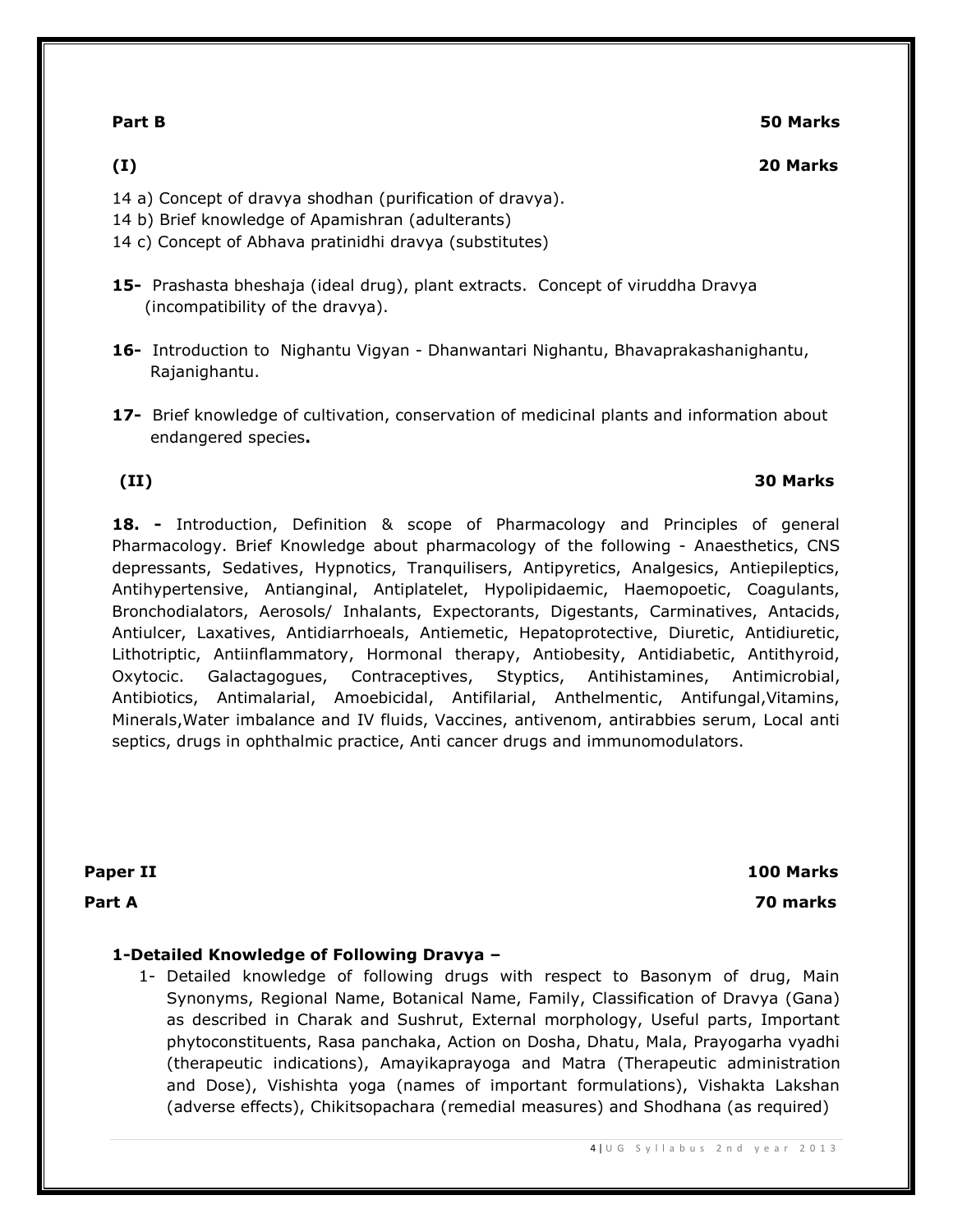[Alphabetical order and Botanical names to all the drugs are to be added]

Agaru Guggulu Pashanabheda

Agnimantha **Haridradvaya** Patala Ahiphena Hingu Prishniparni Amalaki Jambu Punarnava Apamarga Jatamansi Pushkarmoola Aragvadha Jatiphal Rasna Aragvadha Jeerakadvaya Rasona Ardraka-Sunti Jyotishmati Rohitaka Arjuna Kalamegha Saireyaka Arjuna Kampillaka Sarivadvaya Arkadvaya Kanchanara Sarpagandha Ashvagandha Kantakari Shalaparni Asoka Kapikacchu Shallaki Ativisha Karkatakshringi Shalmali Bakuchi Karpura Shankhapushpi Baladvayam. Katuki Shatavari Bhallataka Khadira Shigru Bharangi Kiratatikta Shirisha Bhrungaraj Kumari Shyonaka Bibhitaka Kumkum Kesara Talisa Patra Bijak/ Vijaysar Kupilu Tila Bilva Kushta Trivrut Brahmi Kutaja Kutaja Tulasi Bruhati Lavanga Tvak Chandanadvaya, Lodhra Lomman Ushira Chitraka Madanaphala Vacha Dadima Mandukaparni. Varahi Devadaru Manjishtha Varahi Dhataki Maricha Varuna Durva Musta Vasa Eladvayam Nagakeshara Vatsanabha Eranda Nimba Vidanga Gambhari Nirgundi Vidari Gokshura Palasha Yastimadhu Guduchi Parpata Yavani

Agnimantha Haritaki Pippali-Pippalimula

### **Part B-**

**II**- Brief Knowledge of following dravyas with Respect to Sanskrit Name, Botanical Name, Family, Habit (Samanya Swarupa), Parts Used and Indications.

> Agastya Jati Palandu Akarkarabh Jeevanti Parijata Amlavetasa Kadali, Parisha Amra Kadamba Parnabija

Ajamoda Jayapala Parasika Yavani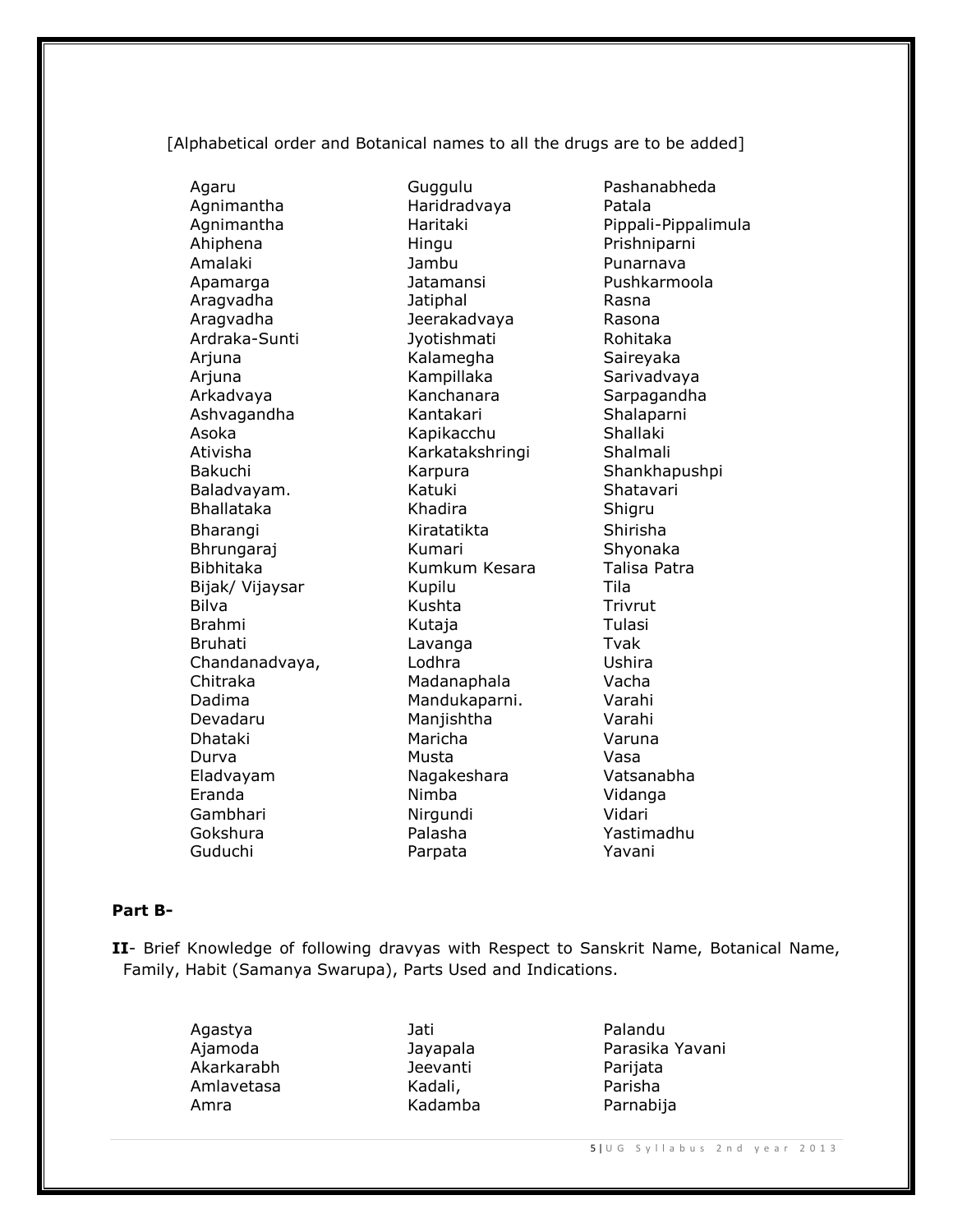Amragandhiharidra Kaidarya Parnayavani Ankola Kakamachi Parpataka Aparajita Kamala Parushaka Ashvagol Kankola Patalagarudi Ashvattha **Karanja** Karanja Patha Asthishrunkhala Karavellaka Patola Atasi Karavira Patranga Avartaki Karira Pilu Avartani Karpasa Plaksha Babbula **Kasamarda** Prasarani Badara Kasha Kasha Priyala Bakula Kasni Kasni Priyangu Bhumyamalki Kataka Puga Bijapoora Katphala Putiha Bola Kebuka Putranjivaka Chakramarda Kharjura Rajika/Sarshapa Champaka Kitmari Rohitaka Chandrashura Kokilaksha Saptachakra Changeri Koshataki Saptaparna Chavya Kulatha Saral Chirbilva Kumuda Sarja Chopachini Kusha Shala Danti Kusmanda Shara Darbha **Lajjalu** Lajjalu Sharapunkha Dattura **Langali** Langali Shatahwa Dhanvayasa Latakaranja Shati Dhanyaka **Latakasturi** Snuhi Draksha Madayantika Sringataka Dronapushpi Mahanimba Svarnakshiri Gandhaprasarini Mandukaparni Tagara . Garjara **Markandika** Tailaparni Gojihva, Masha Masha Talmuli Gorakshaganja Mashaparni Taruni Gunja **Matulunga** Tavakshira hinsapa **Mayaphala** Mayaphala Teja Patra Hinstra Meshashrungi Tuvaraka Hribera Methika Udumbara Hrutpatri Mudgaparni urana Ikshu Mulaka Vamsha Indravaruni Murva Vata Ingudi Nagabala Vatada Irimeda Nala Vrudhadaru Ishvaku Narikela Vrukshamla Isvari Nili Japa **Padmaka** 

#### **III .-**Introduction, Guna, Karma and Uses of following Jantava Dravya (Drugs of Animal Origin). 1. Kasturi 2. Gorochana 3. Mrigasringa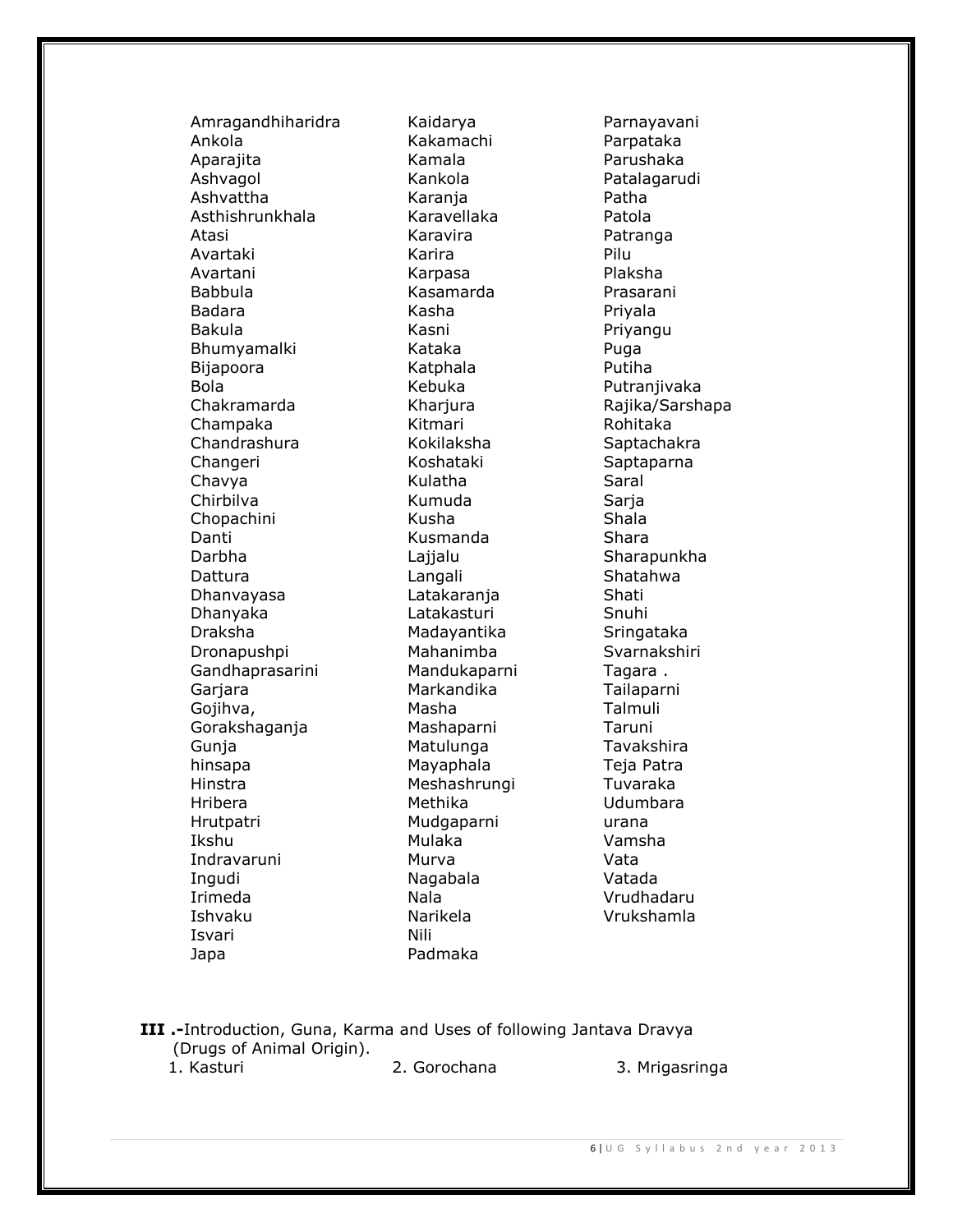**IV-** Introductory Knowledge of Following Annapana Varga:

- 
- 1. Jala Varga 2. Dugdha Varga 3. Madhu Varga
- 
- 
- 
- 
- 4. Taila Varga 5. Sukadhanya Varga 6.Shamidhanya Varga
- 7. Phala Varga 8. Shaka Varga 9. Mamsa Varga
- 10. Aharayogi

# **PRACTICALS**

- **1.** A. Study of Macroscopic, Microscopic characters and Demonstration of organoleptic charcteristics and grahya-agrahyatva of following plants and their useful parts.
	- i. Kanda (stem) Guduchi or Ashtishrinkhala
	- ii. Patra (leaves) Vasa or Kumari
	- iii.Pushpa (flower and Parts of flower)- Dhataki or Japa
	- iv.Phala (fruit) Maricha or Madanaphala or Vidanga
	- v. Beeja (seeds) Eranda or Kapikacchhu
	- vi.Twak (bark) Kutaja or Arjuna or Ashwattha
	- vii. Moola(Root)- Punarnava or Chitraka
	- viii. Niryasa (exudate) Guggulu or Mocharasa
	- ix. Jangama dravya Madhu or Ghrita.
- **2.** Records of Herbarium sheets of 50 medicinal plants Compulsory study tour other state/s for field knowledge and procurement of plant species.

# **PRACTICAL MARKS DIVISION**

|                | Herbarium                                      | 20 Marks             |
|----------------|------------------------------------------------|----------------------|
| 2              | Practical record                               | 20 Marks             |
| 3              | Drug identification- spotting -Raw/crude drugs | 30 marks             |
| $\overline{4}$ | Plant identification spotting -fresh           | 30 marks             |
| -5<br>6.       | Practical<br>Viva-Voce                         | 40 marks<br>60 Marks |

**Total 200 marks**

**Reference Books**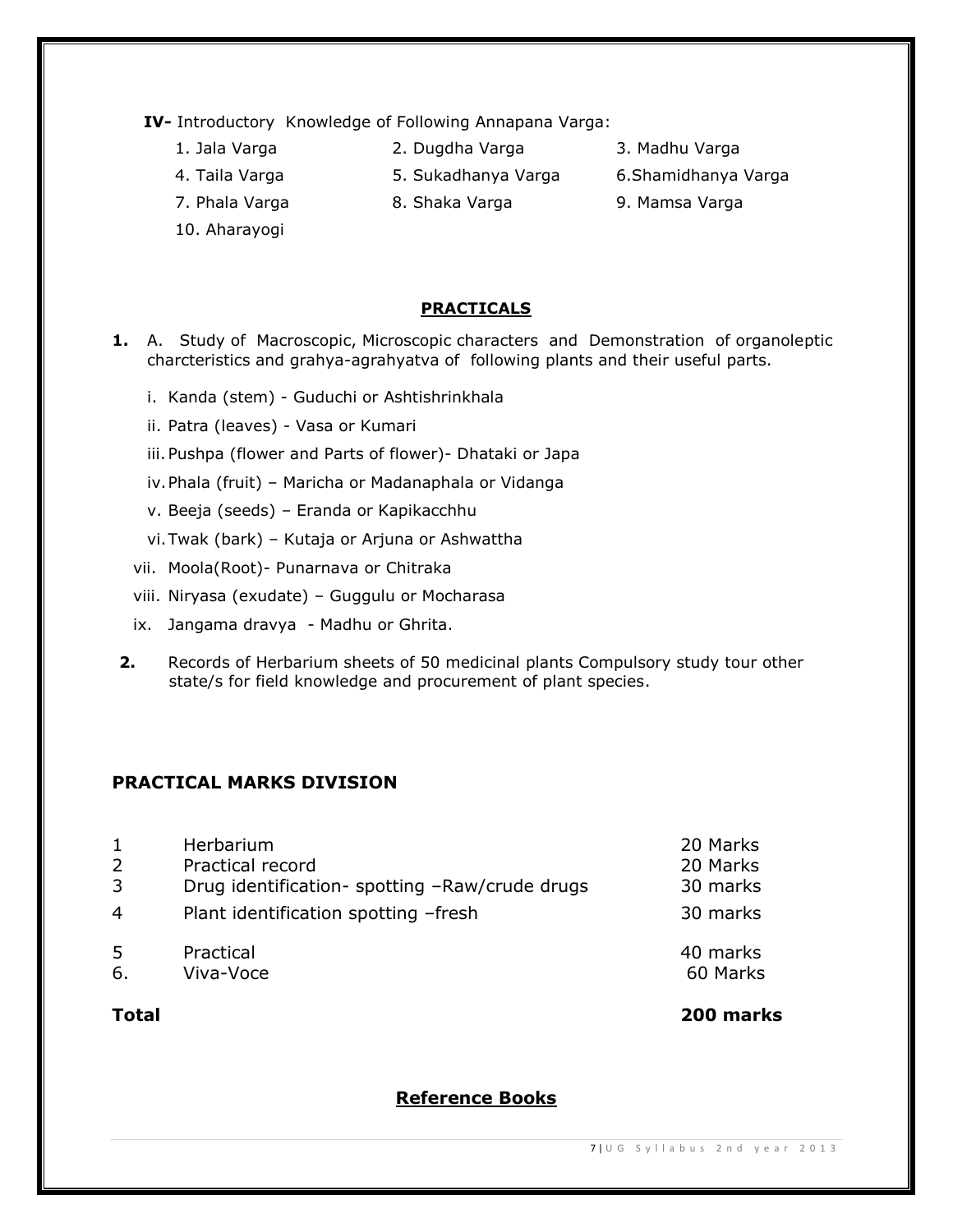| 1.<br>2.<br>3. | Abhinav Buti Darpan (Vol.1-2)<br>Aushadna Vigyna Shastra<br>Ayurvediya Aushadnkarma vigyana | $\overline{\phantom{0}}$<br>$\overline{\phantom{0}}$<br>- | Vd. Roop Lal Vaishya<br>Acharya Pt. Vishvanatha Dwidevi<br>Acharya V.J. Thakur |
|----------------|---------------------------------------------------------------------------------------------|-----------------------------------------------------------|--------------------------------------------------------------------------------|
| 4.             | Bedi Vanaspati Kosha                                                                        | -                                                         | Prof. Ramesh Bedi                                                              |
| 5.             | Bhaishajyaguna Vigyana                                                                      |                                                           | Dr. Alakhnarayan Singh                                                         |
| 6.             | Bhav Prakash Nigantu (English)                                                              | -                                                         | Shreekanthamurti                                                               |
| 7.             | Bhav Prakash Nighantu                                                                       | $\overline{\phantom{0}}$                                  | With Vd. Krishna Chandra                                                       |
|                |                                                                                             |                                                           | Chunekar commentary                                                            |
| 8.             | Bhrinad dravyagunadarsha                                                                    | -                                                         | Mahendra Kumar Shastri                                                         |
| 9.             | <b>Classical Uses of Medicinal Plants</b>                                                   | Ξ.                                                        | Acharya Priyavrata Sharma                                                      |
| 10.            | <b>Controversial Medicinal Plants</b>                                                       | $\overline{\phantom{0}}$                                  | Vd. G. Bapa Lal                                                                |
| 11.            | Dalhana Ka Dravyaguna Shastra Ke                                                            | $\overline{\phantom{0}}$                                  | Vd. Shiv Kumar Vyas                                                            |
|                | Kshetra Me Yogadana                                                                         |                                                           |                                                                                |
| 12.            | Dravyaguna Kosha                                                                            | -                                                         | Acharya Priyavrata Sharma                                                      |
| 13.            | Dravyaguna Sutram                                                                           | -                                                         | Acharya Priyavrata Sharma                                                      |
| 14.            | Dravyaguna Vigyana                                                                          | -                                                         | Dr. Gyanendra Pandey                                                           |
| 15.            | Dravyaguna Vigyana (Vol. 1-2)                                                               | -                                                         | Acharya Yadavji Tikram Ji                                                      |
| 16.            | Dravyaguna Vijyana                                                                          | -                                                         | Dr. V.M. Gogate                                                                |
| 17.            | Dravyaguna Vigyana (Vol. 1-5)                                                               | -                                                         | Acharya Priyavrata Sharma                                                      |
| 18.            | Dravyaguna Shastrum                                                                         | $\overline{\phantom{0}}$                                  | Vaidya G.A. Phadake                                                            |
| 19.<br>20.     | Dravyaguna Vijyana<br>Dravyagunavijnana basic Principles                                    | -                                                         | Dr. A.P. Deshpande<br>Prof.D.S.Lucas                                           |
|                |                                                                                             | $\overline{\phantom{0}}$                                  |                                                                                |
| 21.            | Forgotten Healers (Indian Medicinal<br>Plants)                                              | -                                                         | Dr. Prakash Pranjape                                                           |
| 22.            | Glossry of Vegetable Drugs in                                                               | -                                                         | Thakur Balwant Singh & Vd.                                                     |
|                | <b>Bhrittrayis</b>                                                                          |                                                           | Krishna Chandra Chunekar                                                       |
| 23.            | Introduction to Dravyaguna                                                                  | -                                                         | Acharya Priyavrata Sharma                                                      |
| 24.            | Kriyatamka Aushadi Parichaya                                                                | -                                                         | Acharya Pt. Vishvanath Dwidevi                                                 |
| 25.            | Materia Medica                                                                              | -                                                         | Acharya Ghosh                                                                  |
| 26.            | Nighantu Adarsh (Vol. 1-2)                                                                  | -                                                         | Vd. Bapa Lal                                                                   |
| 27.            | Pharmacological basis of Medical<br>Practice                                                |                                                           | Goodman & Gillman                                                              |
| 28.            | Pharmacology and<br>Pharmacotherapeutics                                                    |                                                           | Satoskar Bhandarkar & Ainapure                                                 |
| 29.            | Prayogatamaka Dravyaguna Vigyana                                                            | -                                                         | Dr. Maya Ram Uniyal                                                            |
| 30.            | Priya nighantu                                                                              |                                                           | Acharya Priyavrata Sharma                                                      |
| 31.            | Raspanchaka/Dravyaguna Siddhanta                                                            | -                                                         | Prof. Shivcharan Dhyani                                                        |
| 32.            | System of Plant Nomenclature in<br>Ayurveda                                                 | -                                                         | Dr. Gyanendra Panday                                                           |
| 33.            | <b>Text Book of Pharmacognosy</b>                                                           |                                                           | Trees & Valis                                                                  |
| 34.            | Textbook of Dravyaguna                                                                      |                                                           | Dr.K.Nishteswar                                                                |
| 35.            | Unani Dravyaguna Vigyana                                                                    |                                                           | Hakim Daljeet Singh                                                            |
|                |                                                                                             |                                                           |                                                                                |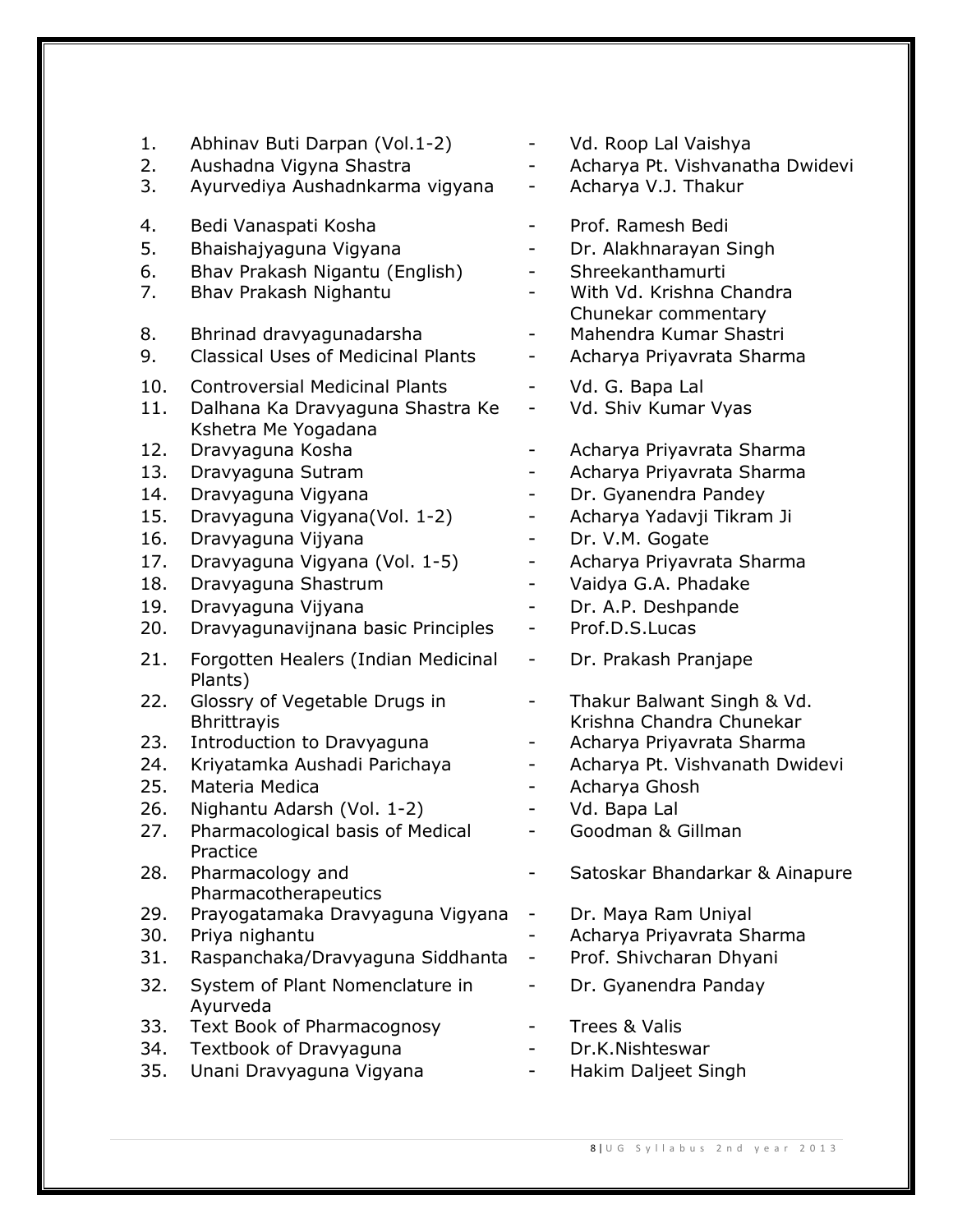- 36. Useful parts of Charaka, Sushurut, and Vagbhata.
- 37. Uttarakand Ki Vanaspatiya Dr. Gyanendra Pandey
- 
- 39. Vanoaushadi Nidarshika Dr. Ram Sushil Singh
- 
- 
- 38. Vanoaushadi Darshika Thakur Balwant Singh
	-
- 40. Vedic Vanaspatiyan **Manusian Sharma** Dr. Dinesh Chandra Sharma
	- \*\*\*\*\* \*\*\* \*

-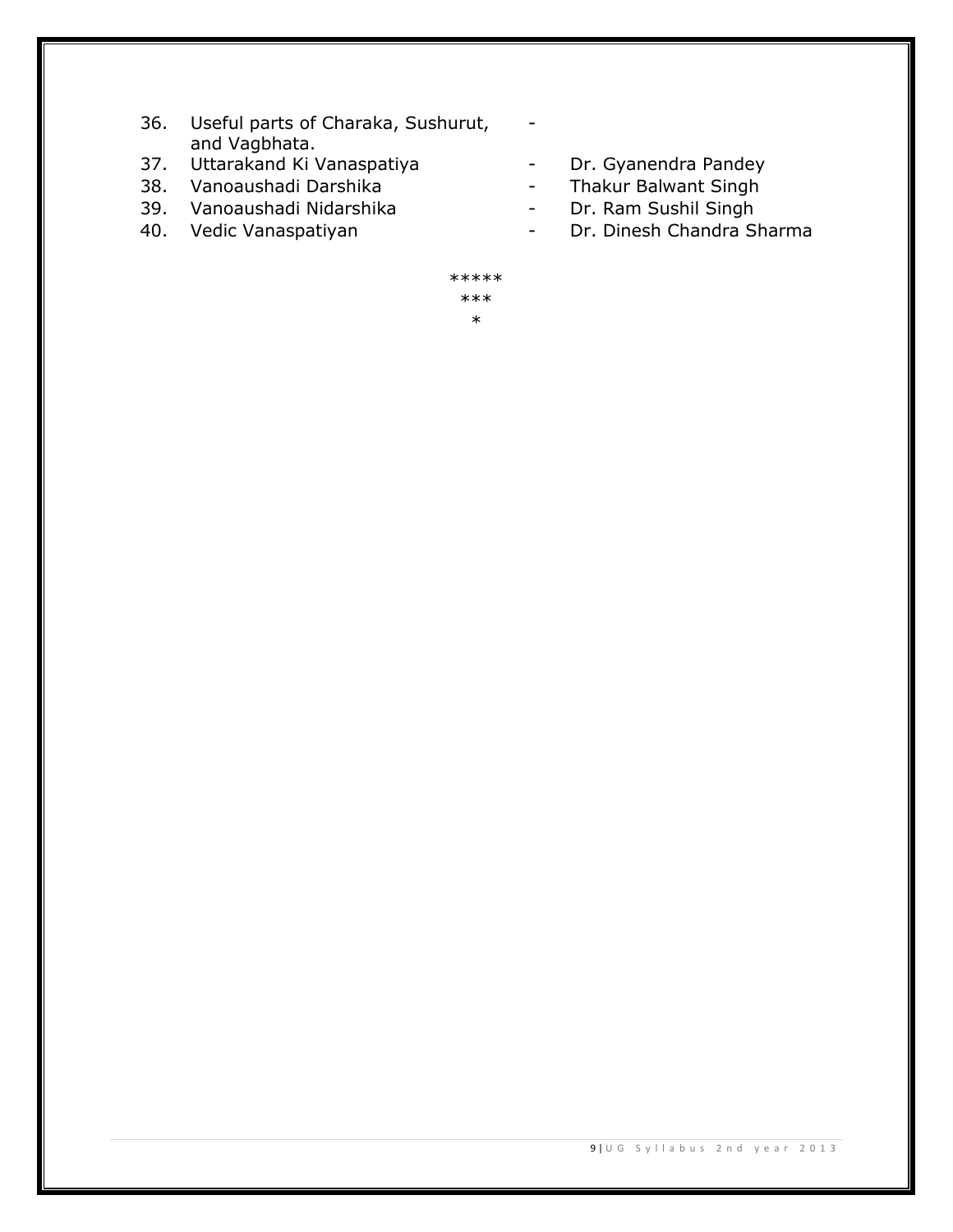# **2.2. AGADTANTRA, VYAVAHAR-AYURVED EVUM VIDHIVAIDYAK**

(TOXICOLOGY, FORENSIC MEDICINE AND MEDICAL JURISPRUDENCE)

**Theory One Paper – 100 Marks Practical/Viva voce -50 Marks Theory -200 hrs Practical - 100 hrs** 

#### **Part- A 50 Marks**

- **1** Derivation, definition of Visha and Agadatantra. Scope of Agadatantra. Visha Utpatti, Visha Prabhava, Visha Pranaharana Kriya, Visha Guna, Visha Gati, Visha Vega Visha Sankata, Shanka Visha.
- **2** Definition of toxicology, Definition of poison, suicidal and homicidal poisons, classification of poisons, their action and route of administration, absorption, excretion, metabolism, diagnosis and general principles of treatment, duties of a medical practitioner in case of suspected poisoning.
- **3** Origin and Classification of Visha:-Its sources, Difference between Visha, Madya and Oja guna, Visha Upadrava and Visha Mukta Lakshana.
- **4** Tests for detection of Visha, and Modern Toxicological Techniques of detection of poisons Visha Data Lakshana, Visha Peeta Lakshana, Signs and symptoms of Visha afflicted organs and personal effects. (Poisoning with Anjana, Lepa paduka, Abharana etc.
- **5** Introduction to Environmental Toxicology- Samuhika Vishaprayoga- effect of chemical and nuclear warfare.
- **6** Vishopakrama described by Charak**,** General principles of Management of poisoning.
- **7** Manifestation of poisoning due to poisons of plant origin their fatal Dose, fatal period, management of poisoning, post mortem appearance and its medico legal importance. Visha and Upavisha- Arka, Snuhi, Langali, Karaveera, Gunja, Ahiphena, Dhattura, Bhallataka, Vatsanabha, Kupeelu, Jayapala, Bhanga & Tobacco, Parthenium hysteriphorus, Chitraka, Eranda, Digitalis and Cerebra Odallam.
- **8** Garavisha, Dooshivisha, Viruddhahara. Food adulteration and poisoning–classification, diagnosis, management and contemporary significance.
- **9** Jangama Visha Detailed study of Sarpa, Keeta, Loota, Vrischika, Mooshika, Alarka Visha; Lakshana, Bheda, Chikitsa and their Sadhyasadhyata (contemporary and classical views).
- 10 Introduction to poisoning due to Acids, Alkalis, metals, Non-metals, Asphyxiants and others, their Fatal Dose, Fatal period, Manifestation, management, medico legal importance and postmortem appearance of poisoning due to:
	- a) Acid and Alkalis– Sulphuric acid, Hydrochloric acid, Nitric acid, Hydrocyanic acid, Oxalic acid, Carbolic acid, Formic acid, alkalis in general.
	- b) Asphyxiants Carbon monoxide, Carbon dioxide, Hydrogen sulphid**e**
	- c) Nonmetallic poisons Phosphorous, Iodine Metallic poisoning – Arsenic, Mercury, Lead, Copper, Zinc, Tin.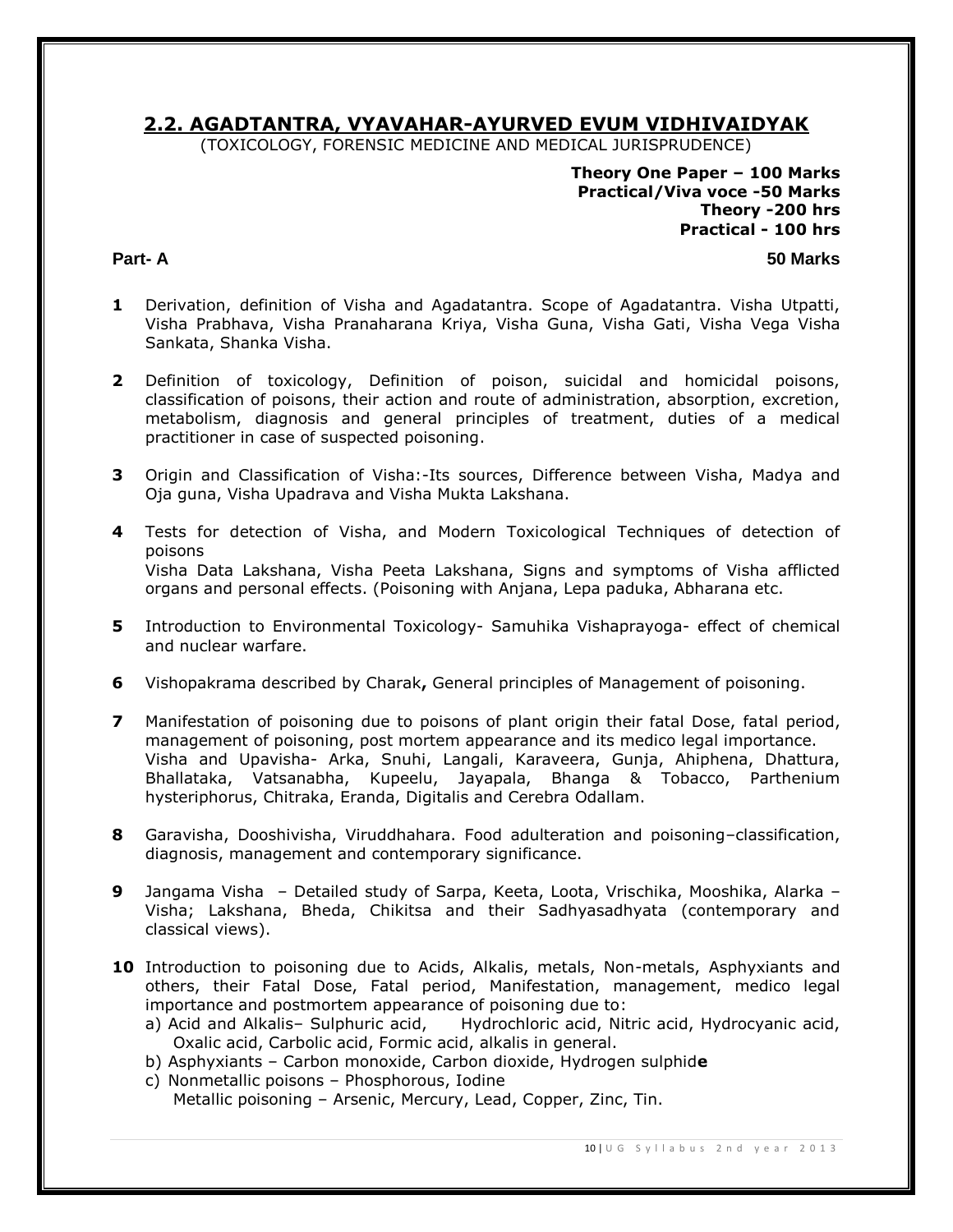- d) Others Petroleum Kerosene Organo phosphorus compounds -Aluminum phosphate, Organo Chlorinated Compounds, Household poisons.
- 11 Madya and Madatyaya. Alcohol poisoning (Ethanol and Methanol).
- **12** *Introduction to Narcotic drugs and Psychotropic substances Act 1985.*

#### **Part –B 50 Marks**

- **1.** Definition of Vyavahara Ayurveda (Forensic medicine) and Vidhivaidyaka (Medical jurisprudence), concise history of Vyavahara Ayurveda (Forensic medicine) and Vidhivaidyaka (Medical jurisprudence). Introduction to Indian Penal Code, Indian Evidence Act and Criminal Procedure Code.
- **2.** Legal Procedures:- Inquest, Evidence, Witness, Courts and their powers.
- **3.** Personal identity and its Medico legal aspects, forensic odontology, Introduction to Forensic Serology and DNA profiling.
- **4.** Death and its Medico Legal Aspects, Medico Legal autopsy and *exhumation.*
- **5.** Injuries and thermal injuries, their medico Legal aspects, general introduction of weapons.
- **6.** Dowry deaths (Domestic Violence), their Medico Legal importance and laws in relation to it.
- **7.** Asphyxial deaths and its Medico Legal importance.
- **8.** Medico Legal importance of Pregnancy, Delivery; Impotence & Sterility, Abortion, Infanticide, battered baby. Virginity, Artificial Insemination, Legitimacy.
- **9.** Sexual offences, and their Medico Legal aspects. Sexual perversions.
- **10.** Introduction to Forensic psychiatry.
- 11. Introduction to forensic laboratory.
- **12.** Ethics as in classical Texts. Types of Vaidya, Pranabhisara and Rogabhisara Vaidya, Qualities of Vaidya, Responsibilities of Vaidya, Chaturvidha Vaidyavrutti, Duties of Vaidya to his patient, Vaidya Sadvrittam, Apujya Vaidya, Code of conduct.
- **13.** Laws in relation to Medical practitioners: Indian Medicine Central Council Act.
- 14. Maintenance of medical record.
- **15.** Physician's responsibility in criminal matters, Professional negligence, Civil negligence, Criminal negligence, Medico Legal aspects of Acquired Immune Deficiency Syndrome, Rights of an unborn child, Medical Termination of Pregnancy Act Transplantation of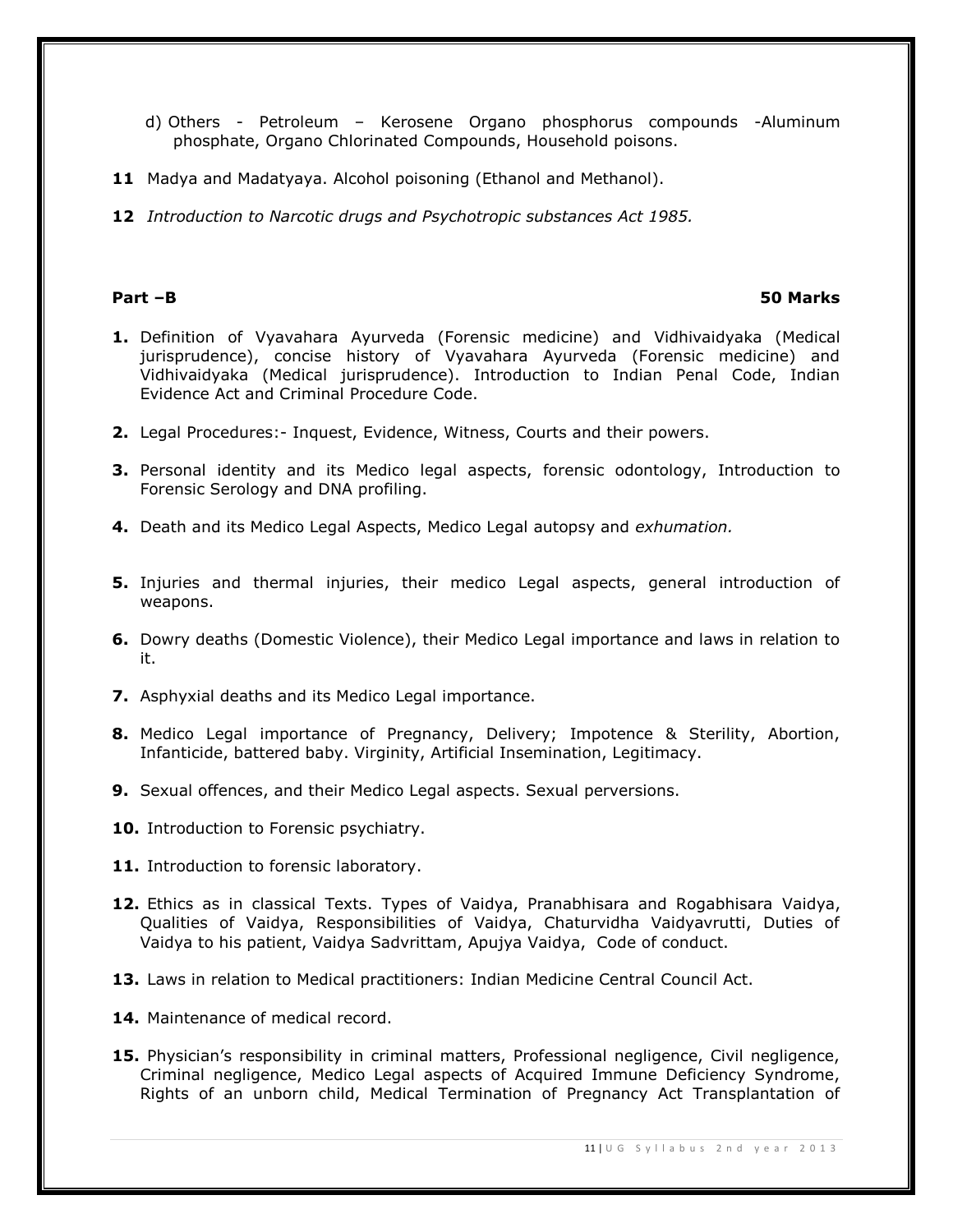human organs Bill 1994, Pre Natal Diagnostic Testing Act, Malingering of feigned diseases, International Code of Medical Ethics for Doctors. Clinical establishment Act. Consumer Protection Act 1986.

### **PRACTICAL**

### **Practical Training**

- 1. Post Mortem examination
- 2. Evidence in the court
- 3. Demonstrations in the Forensic & Toxicology museum (Toxic & Anti toxic substances, medico legal specimens & Charts)
- 4. Clinical postings
- 5. Library Hours for compilation

#### **Distribution of Practical Marks**

| 1. Post Mortem examination and Court posting - Case Record | 10 Marks |
|------------------------------------------------------------|----------|
| 2. Practical/Clinical Record Book                          | 10 Marks |
| 3. Identification (spotting)                               | 10 Marks |
| 4. Viva – voce                                             | 20 Marks |

### **Total 50 Marks**

## **Reference Books**

- 1. Topics related to Agada Tantra from Charak Samhita, Sushrut Samhita, Ashtanga Hridaya, Ashtanga Samgraha, Kasyapa Samhitha, Yogaratnakara, Bhavaprakasha and Madhava Nidana.
- 2. Vidhivaidyaka (Vyavahar Ayurveda Vijnan) Dr.Charuchandra Pathak
- 3. Medical Jurisprudence and Toxicology Modi
- 
- 
- 
- 7. Agadatantra ki Pathyapustaka **Edited By Dr Huparikar**,
- 8. Agad Tantra **Dr. Shekher Namboodri**
- 9. Vishachikitsa Vaidya Balakrishnan Nair, Kerala (Ayurveda Toxicology English Translation)
- 10. Medical Ethics and Medical Laws in India Dr. H.S. Mehta
- 11. Toxicology Ayurvedic Perspective VPSV Ayurveda college Kottakkal
- 12. Kautilya Arthashastra (English) Prof. Kangle
- 13. Kautilya Arthashastra (Hindi) Dr. Raghunath Singh
- 
- 15. Vyavahar Ayurveda Vigyanam Dr.Indramohan Jha (Sachchan)
- 16. Textbook of Forensic Medicine and Toxicology Dr. V.V.Pillay
- 
- 18. Relevant Acts **Government Communist Contracts** Govt. of India
- 19. Relevant topics from Manu Smriti

4. Basavarajeeyam extraordise by Vd.Govardhan 5. Agada Tantra Sh. Ramanath Dwivedi 6. Text book of Agada Tantra Edited by Dr Huparikar, Dr.Joglekar Dr.Joglekar

14. Vyavahar Ayurveda Dr.Ayodhya Prasad Achal 17. Forensic Medicine Dr. B. Umadathan

> \*\*\*\*\* \*\*\*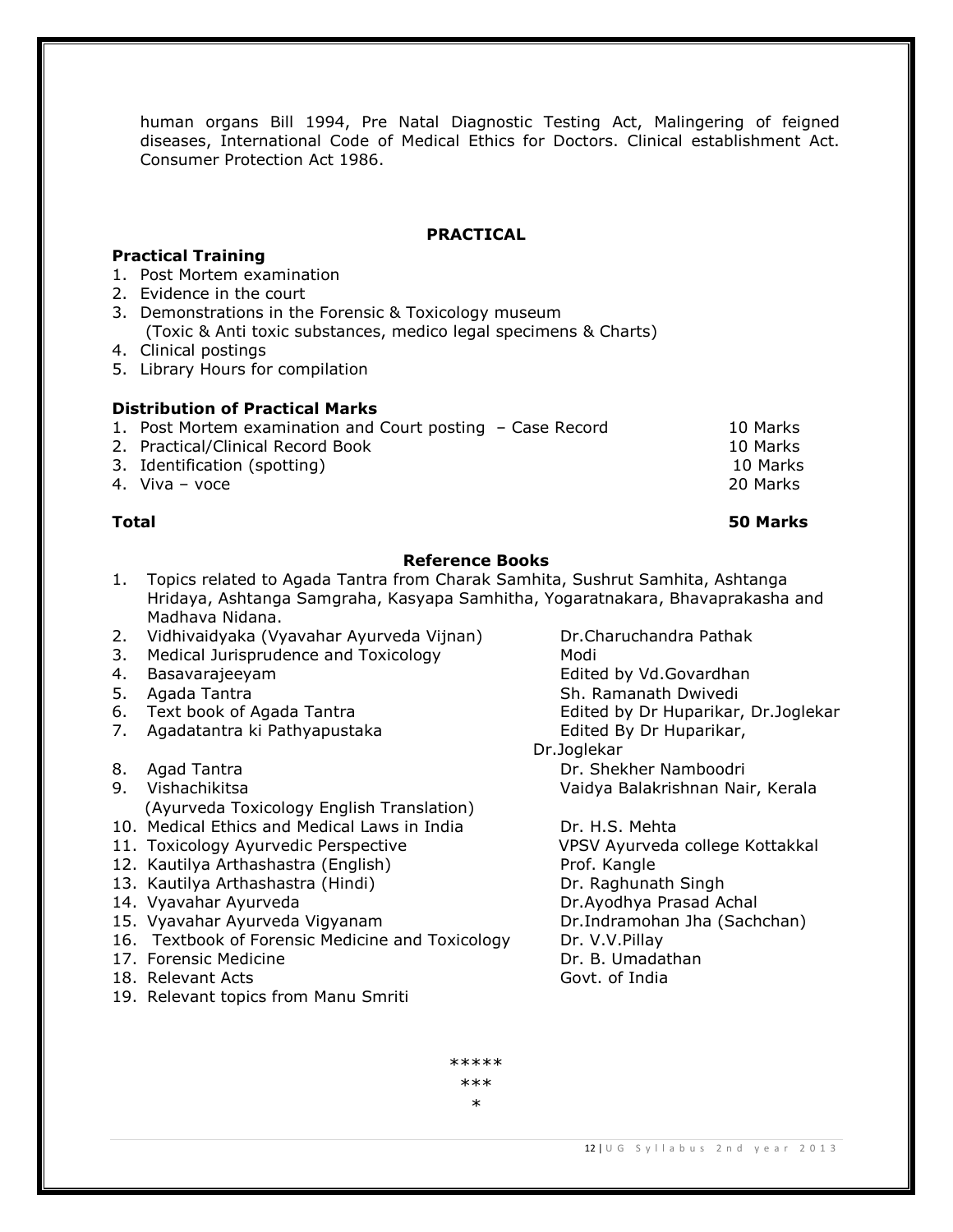# **2.3. Rasashastra Evam Bhaishajyakalpana**

# **(IATROCHEMISTRY AND AYURVEDIC PHARMACEUTICS)**

**Theory -Two Papers Total Marks- 200 Teaching hours-200**

 **Practical :- Total Marks-200 Teaching hours-200**

# **RASASHASTRA**

 **Paper 1 100 Marks Part A 50 Marks** 

- **1.** Definition and etymology of Rasa, History of Rasashastra, Importance of Rasaushadhi, Concept of Rasa-Rasayana, Concept of Raseshwar Darshana. Concept of Rasashala and Rasamandap.
- **2.** Brief Description and Application of Technical terminologies (Paribhasha): Avapa, Nirvapa, Dhalana, Bhavana, Jarana, Murchana, Shodhana, Marana, Amrutikarana, Lohitikarana, Mruta Loha, Satwa Patana, Druti, Apunarbhava, Niruttha, Rekhapurna, Varitara.
- **3.** Dravya Varga: Amlavarga, Panchamrittika, Panchagavya, Panchamrita, Ksharashtaka, Dravakagana, Mitra panchaka, Rakta varga, Lavanapanchaka.
- **4.** Brief description of Yantras and their application Ulukhala Yantra, Khalwa Yantra, Kachhapa Yantra, Damaru Yantra - Vidhyadhara Yantra- Urdhwapatan, Addhapatan & Tiryakpatana Yantra, Jaranartha Tulayantra, Dolayantra, Patalayantra, Palika Yantra, Baluka Yantra, Bhudhara Yantra, Sthali Yantra, Swedana Yantra.
- **5.** Brief description & application of Musha (Crucible): Samanya Musha, Gostani musha, Vajra Musha, Maha musha, Yoga musha, Vrintaka Musha, Malla / Pakwa musha. Different types of crucibles e.g. Silica crucible, platinum crucible. Mudra and Sandhi Bandhana.
- **6.** Brief description & applications of Chullika, Satwapatana Koshthi, Patala Kosthi, Gara Koshthi, Angarakoshthi and knowledge of various heating appliances viz. Gas stove, Hot plate, Heating mantle, Induction Stove, Hot Air Oven.
- **7.** Concept, definition and types of Puta: Suryaputa, Chandraputa, Gomayaputa, Lawakaputa, Kukkutaputa, Kapotaputa, Varahaputa, Gajaputa, Mahaputa, Kumbhaputa, Valukaputa, Bhudharaputa, Applications of Electric muffle furnace and fuel (diesel) dependent furnace. Brief introduction to thermocouple and pyrometer.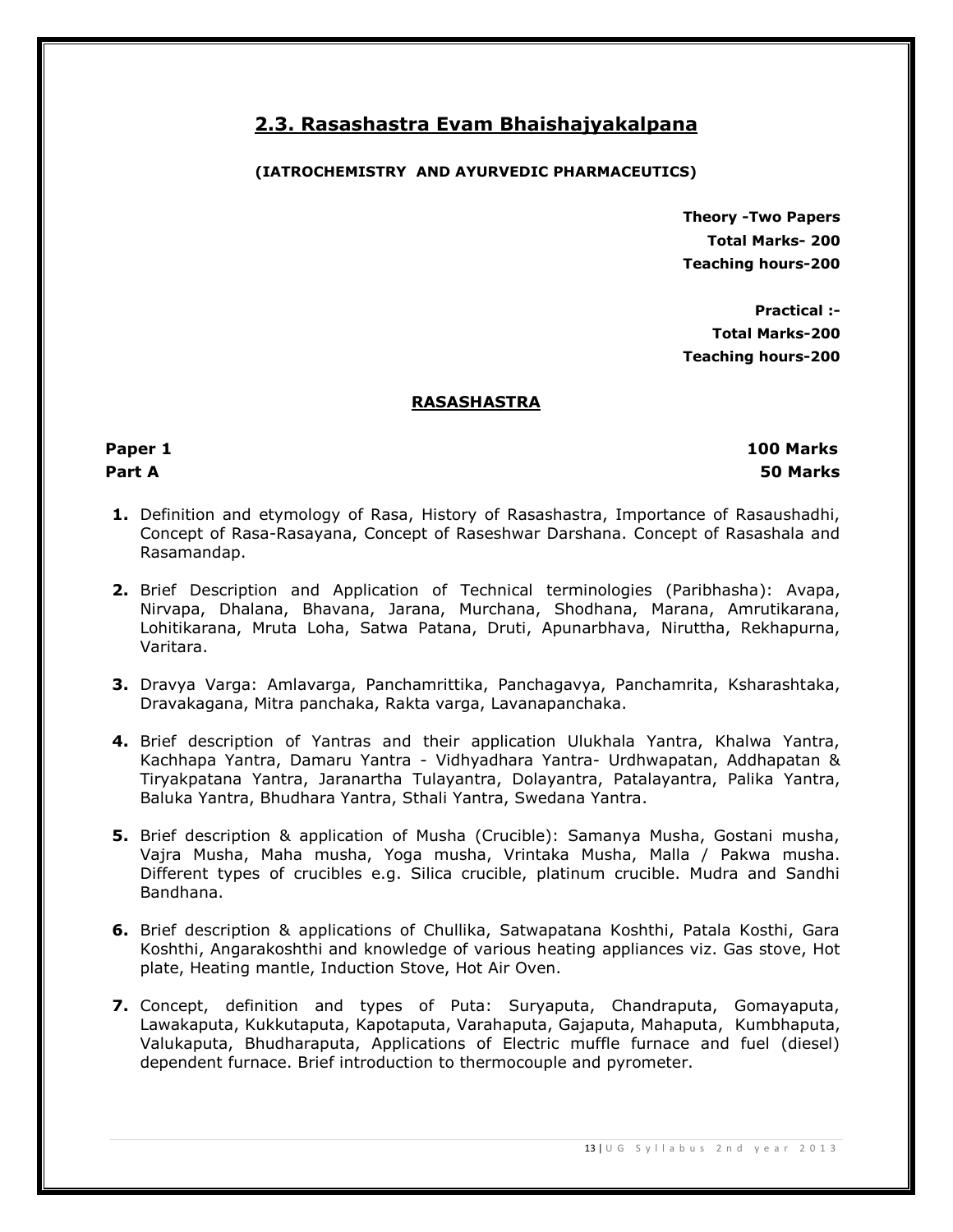- **8.** Knowledge of Parada: Synonyms, Occurrence, natural and artificial sources of Parada, Hingulottha parada, Types of Parada, Parada Dosha: Naisargika, Yougika, Aupadhika (Kanchuka). Grahya-Agrahya Parada, Parada gati, Parada bandha, Shodhana of Parada. Parada sanskara and brief description of Ashtasamskara.
- **9.** Concept of Murchhana and Jarana of Parada, Preparation of Kajjali, Classification of Rasaushadhi: Khalvi rasa e.g. Tribhuvana Keerti Rasa, Parpati Rasa- Rasa Parpati, Kupipakva Rasa- Rasa sindur, Pottali rasa - Hemagarbha pottali. Rasa sevana vidhi and pathya and apathya.
- **10.** Brief introduction of quality control , standardization and GMP of Rasaoushadhies.

## **Part B 50 Marks**

Occurrence, Synonyms, Minerological identification, Sources, Types, Grahya and Agrahyata, Shodhana, Marana and other processing techniques. Properties, dose, anupan and therapeutic uses, pathya – apathya and ashuddha, apakwa and avidhee sevanjanya dosha and its management, important formulations of the following:

- **1. Maharasa –**Abhraka (Biotite Mica), Vaikrantha, Makshika (Chalco-pyrite), Vimala (Iron Pyrite), Shilajatu, Sasyaka (Peacock ore), Chapala and Rasaka (Sphalerite).
- **2. Uparasa –** Gandhaka (Sulfur), Gairika (Red Ochre), Kasisa (Green Vitriol), Kankshi (Alum), Haratala (Orpiment), Manahshila (Realgar), Anjana and Kankustha.
- **3. Sadharana Rasa –** Kampillaka, Gauri pashana (Arsenic oxide), Navasadara (Ammonium chloride), Kaparda (Cowry), Agnijara, Giri Sindura (Red oxide of Hg), Hingula (Red Cinnabar) and Mriddara shringa (Litharge).
- **4. Dhatu -**Swarna (Gold), Rajata (Silver), Tamra (Copper), Loha (Iron), Vanga (Tin), Naga (Lead), Yashada (Zinc), Kamsya (Bronze), Pittala (Brass), Vartaloha. Dhatu -graha sambandha.
- **5. Ratna**  Manikya (Ruby), Mukta (Pearl), Pravala (Coral), Tarkshya (Emerald), Pushparaga (Topaz), Vajra (Diamond), Nilam (Sapphire), Gomeda (Zircon or Cinnamone stone), Vaidurya (Cats eye). Ratnapariksha, Ratnadosha, Ratna-graha sambandha.
- **6. Uparatna-** Vaikranta (Tourmaline), Suryakanta (Sun stone), Chandrakanta (Moon stone), Rajavarta (Lapis lazuli), Perojaka (Turquise), Sphatikamani (Quartz), Trinakanta, Palanka, Putika, Rudhir.
- **7. Sudha varga –** Sudha (Lime stone ), Kaparda (Cowries), Shukti (Oyster Shell) , Shankh (Conch Shell), Mriga shringa (Stag horn), Khatika, Godanti (Gypsum) and Samudraphena (Cattle Fish bone), Kukkutanda twak (Hen's Egg Shell).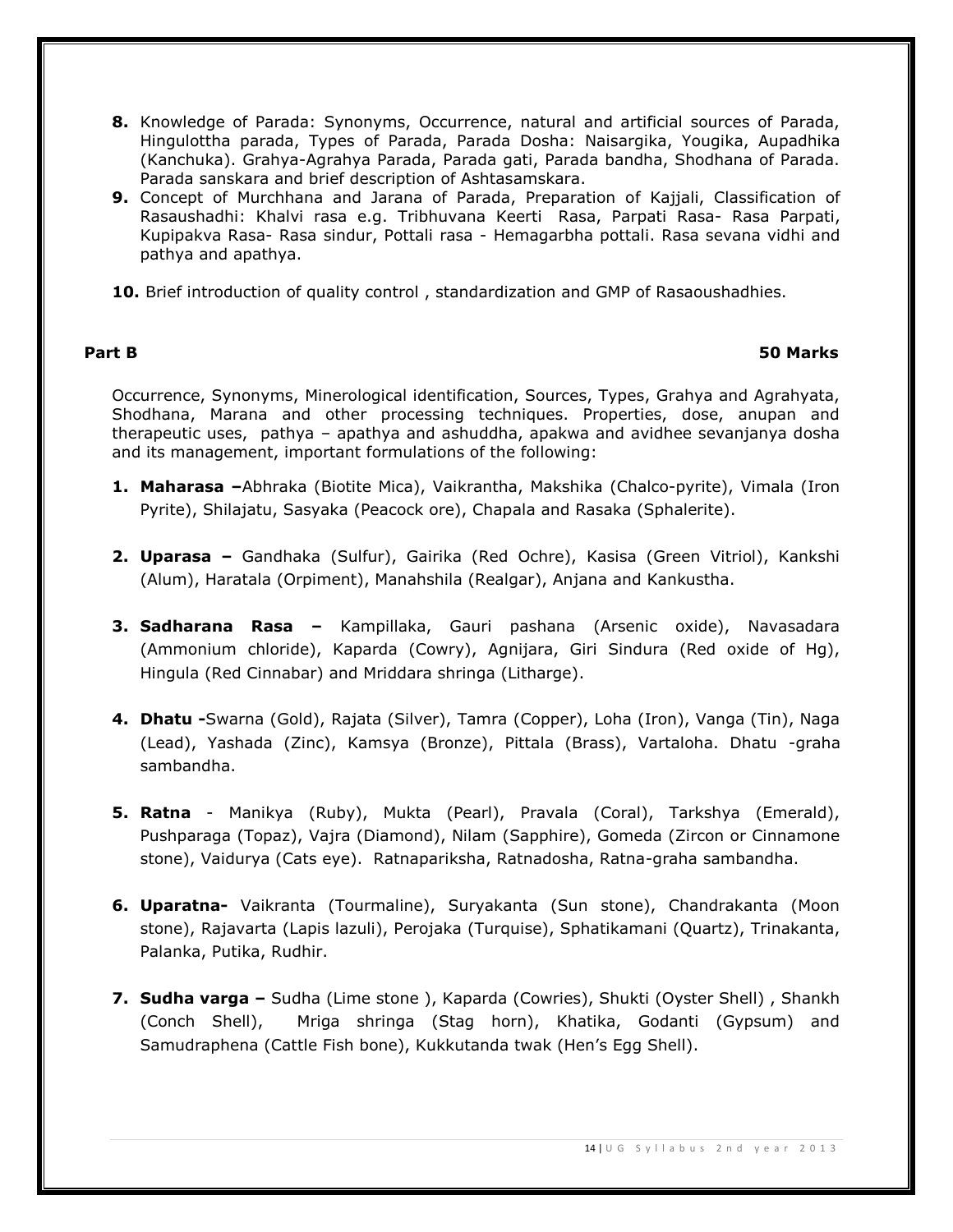- **8. Sikata varga -** Sikata (Silica), Dugdhapashana (Talc), Nagapashana / Jaharmohara (Serpentine), Badarshama (silicate of lime ), Vyomashma (Sangeyashab - Jade), Kousheyashma (Asbestos) and Akika (Agate).
- **9. Kshara varga**  Sarja kshara (Sodium bicarbonate), Yava kshara, Tankana kshara (Borax), Surya Kshara (Potassium Nitrate).
- **10. Miscellaneous** Mandura, Bola, Dam-ul Akhawayan (Raktabandhini), Kasturi, Bhoonag, Mayurpiccha, Sarjarasa, Madhoocchishta.
- **11. Visha and Upavisha-**Introduction, collection and storage, classification, synonyms, shodhana, antidote, therapeutic and toxic doses, anupan, therapeutic uses, and formulations of following Visha and Upavisha-Vatsanabha, Kuchala, Jayapala, Dhattura, Bhanga, Bhallataka, Gunja, Arka, Snuhi. Langali, Karaveera, Ahiphena and Chitrakmool.
- **12. Aushadhi Yoga Gyanam- ingredients, manufacturing process, and bheshajprayogvidhi.** Arogya Vardhini Gutika, Kasturibhairava Rasa, Kumara Kalyana Rasa, Garbhapala Rasa, Chandraprabha Vati, Chandramrita Rasa, Pratapalankeshwara Rasa, Pravalapanchamrita Rasa, Anandbhairava Rasa, Yogendra Rasa, Laxmivilas Rasa, Vasantakusumakara, Vasantamalati Rasa, Brihat Vata Chintamani Rasa, Shankha vati, Shwaskuthara Rasa, Hinguleswara Rasa, Hemagarbhapottali, Hridyarnava Rasa, Swarnavanga, Makaradhwaja, Putapakwavaisham Jwarantaka Loha, Vatvidhvamsan Rasa, Kamadugha Rasa, Laghusutshekhar Rasa, Navayasa Loha, Saptamrita Loha, Tamra Parpati, Panchamrita Parpati, Sveta Parpati.
- **13. Introduction to** pharamcovigilance and its status in India, with reference to Ayurvedic drugs.
	- A) Necessary to know From part A and B : S. No. 1 to 9 B) Desired to know – From part B : S. No. 10

#### **Practical 100 Marks**

### **Minimum Twenty five practicals to be performed**

|    | Rasa [Parada]  | Samanya Shodhana of Parada<br>Kajjali |
|----|----------------|---------------------------------------|
|    |                | Mugdha rasa                           |
| 2  | Maharasa varga | Shodhana of Abhraka                   |
|    |                | Dhanyabhraka nirmana                  |
|    |                | Shodhana of Makshika                  |
|    |                | Shodhana of Shilajatu                 |
|    |                | Shodhana of Sasyaka.                  |
| З. | Uparasa varga  | Shodhana of Gandhaka                  |
|    |                | Shodhana of Gairika                   |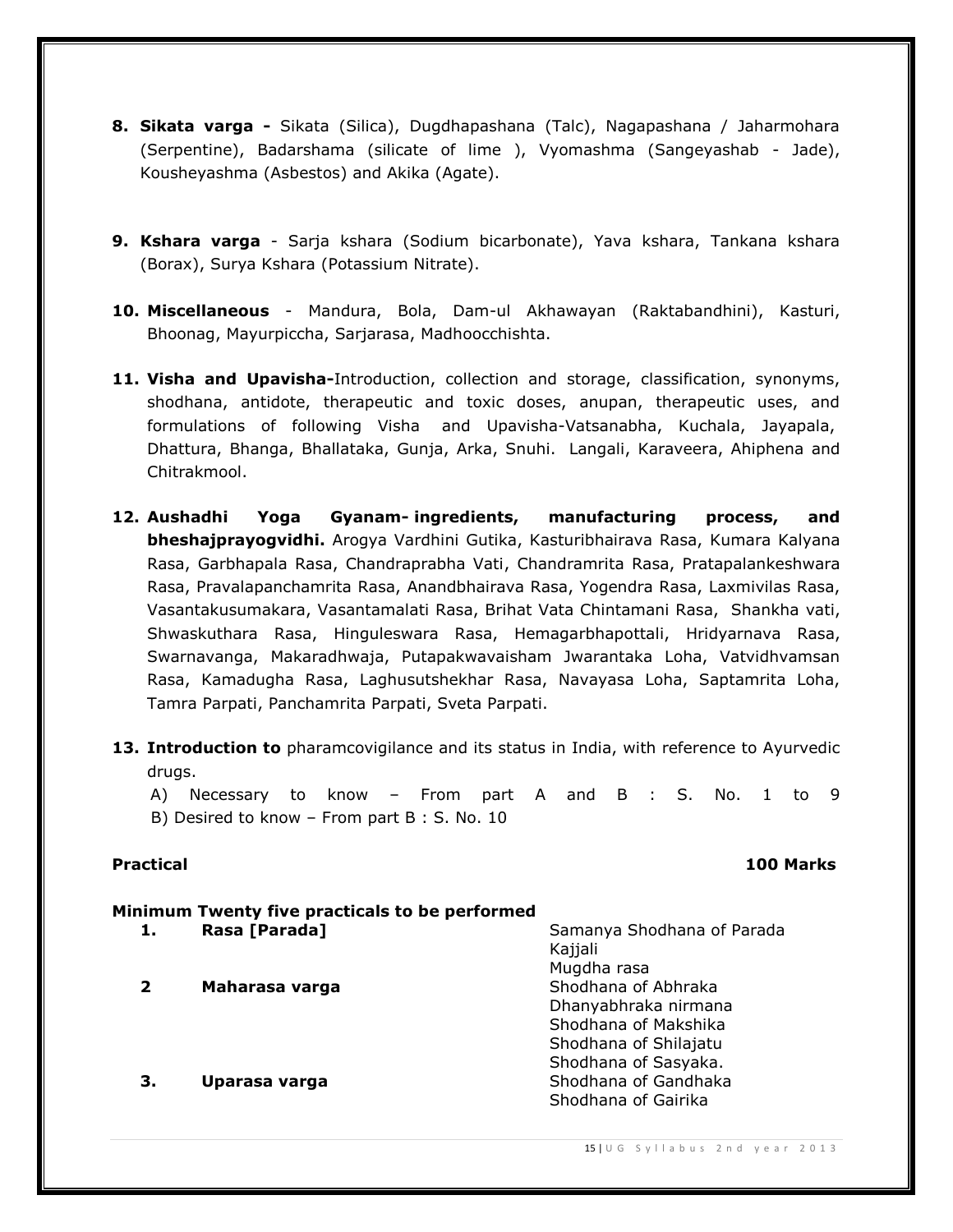|    |                      | Shodhana of Kasisa                  |
|----|----------------------|-------------------------------------|
|    |                      | Shodhana of Kankshi                 |
|    |                      | Shodhana of Haratala                |
|    |                      | Rasa manikya nirman                 |
|    |                      | Shodana of Manashila                |
| 4. | Sadharana rasa varga | Shodhana of Hingula                 |
|    |                      | Sodhana of Navasadar                |
|    |                      | Shodhana of Kapardika               |
| 5. | Sudha Varga          | Shodhana of Shankha                 |
|    |                      | Shodhana of Shukti                  |
|    |                      | Shodhana of Pravala mula            |
|    |                      | Shodhana of Godanti                 |
| 6. | Dhatu varga          | Samanya Shodhana of Lauha           |
|    |                      | Shodhana of Mandura                 |
|    |                      | Samanya Shodhana of Tamra           |
|    |                      | Shodhana of Naga                    |
|    |                      | Shodhana of Vanga                   |
|    |                      | Shodhana of Yashada                 |
| 7. | <b>Kshara Varga</b>  | Shodhana of Tankana                 |
| 8. | Parpati              | Preparation of Rasaparpati, Bola    |
|    |                      | Parpati and Swetaparpati            |
| 9. | Visha varga          | Shodhana of Vatsanabha,             |
|    |                      | Bhallataka, Kupilu, Dhattura beeja, |
|    |                      | Jayapala, Gunja, Chitrakamoola.     |

### **PRACTICAL FOR DEMONSTRATION / GROUP PRACTICALS**

- **1.** Hingulad rasakrishti (Hingulottha Parada).
- **2.** Bhasma: 4 (One from each group)
	- i. Abhraka bhasma, Swarna Makshika bhasma, Tamra bhasma
	- ii. Vanga bhasma, Naga bhasma, Yashada bhasma
	- iii. Mandura bhasma, Kasisa bhasma
	- iv. Shankha bhasma, Kapardika bhasma, Godanti bhasma.
- **3.** Pishti : 1 Pravala pishti, Jaharmohara / Akika pishti, Trina kantha mani pishti, Mukta pishti.
- **4.** Druti : 1Gandhaka druti.
- **5.** Formulations 4 (one from each group)
	- i. Rasasindura, Swarna vanga, Sameer pannaga rasa
	- ii. Saptamruta lauha, Punarnava mandura, Navayasa lauha
	- iii. Agnitundi vati, Tribhuvana kirti rasa, Sootshekhara rasa, Laghusutashekhara Rasa
	- iv. Arogyavardhini vati, Laghumalinivasanta rasa, Hinguleshwar rasa, Anandbhairav rasa, Rajapravartini vati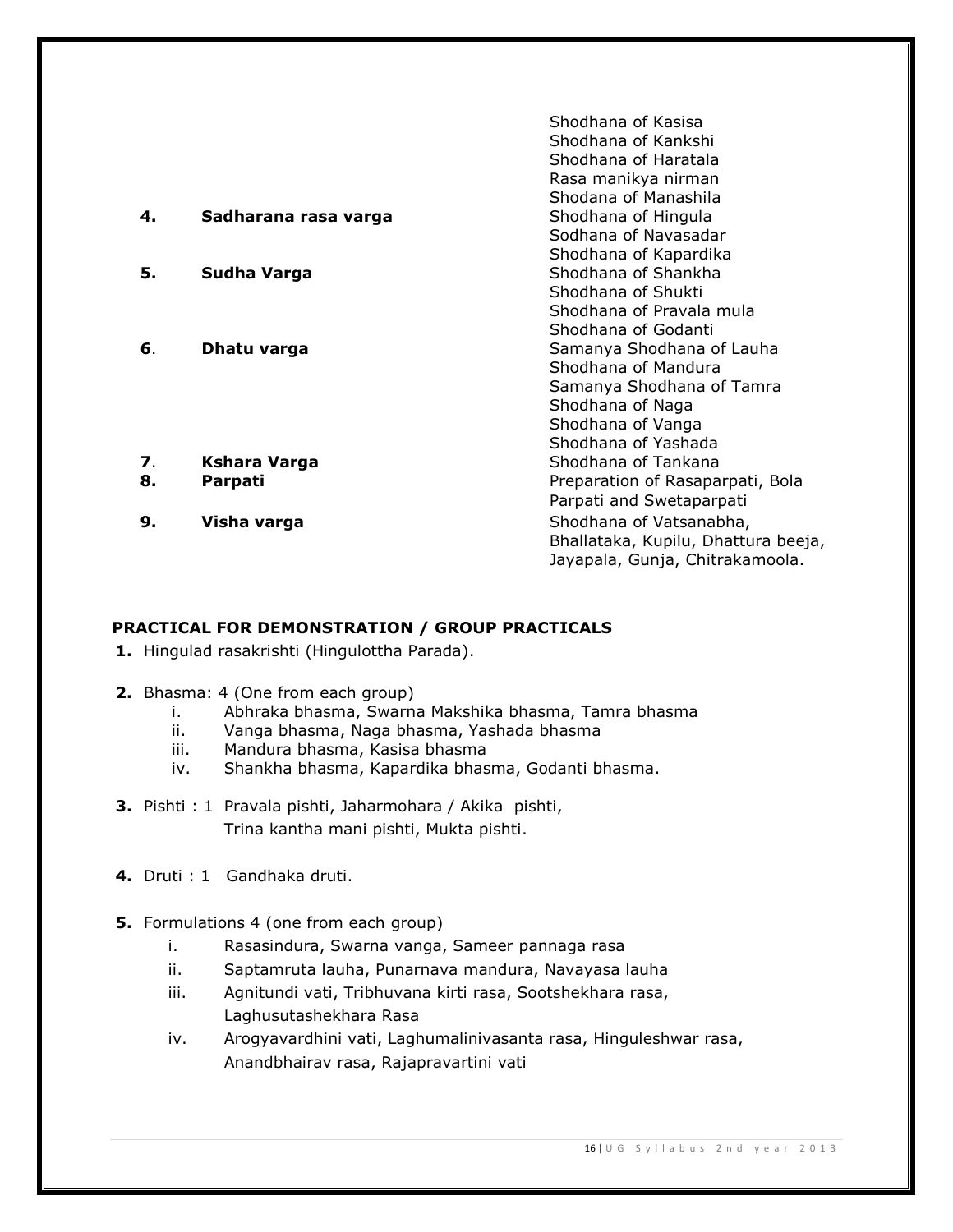#### **BHAISHAJYAKALPANA**

# **Paper II 100 Marks**

### **Part A 50 Marks**

- **1. History and Chronological (kramika vikasa) development** of Bhaishajyakalpana. Concept of Aushadha and Bheshaja.
- **2. Fundamental principles of Bhaishajya Kalpana.**
- **3. Study of Ancient and Contemporary systems of 'Maana' (Units of measurement), Shushka -ardra –drava- dravya grahan niyam (**Rules of measures of dry, fresh, liquid drugs); Grahyagrahyatva, Nava Puran dravya grahan niyam.
- **4.** Guidelines and Methods of collection, storage, preservation of Aushadhi dravya. Concept of Saviryatavadhi (shelf life) and stability in ancient and contemporary science.
- **5. Bheshajprayogavidhi : Aushadha Matra, Anupana and sahapan and Aushadh sevan kaala. (Posology).**
- **6. Panchavidha kashaya kalpana and Other kalpana :** Kashaya Yoni, Swarasa, Kalka, Kwatha, Hima and Phanta, Pramathya, Aushadha siddha paniya, Tandulodaka, Laksha rasa, Mantha, Panaka, Arka, Churna, Rasakriya, Ghana, Phanita, Avaleha, Prasha, Gudapaka, Sharkara, Syrups, Ksheerapaka, Satva, Guggulu kalpana, Vati, Guti, Pinda, Modaka, Varti Preparation of Tablets, pills, capsule and Suppositories. Masi kalpana, Lavana kalpana, Kshara kalpana and Kshara sutra.
- **7. Introduction and general knowledge of useful instruments/ Equipments -** Disintegrator, Mixer, Grinder, End Runner, Edge Runner, Sieve-Shaker, Granulator, Tableting machine, Pill making machines, coating and polishing pan, capsule filling machine, sieves and mesh.
- **8. Sneha kalpana :** Sneha yoni, Types of Sneha, Sneha murchana vidhi, Sneha paka vidhi, patra paka, types and their use. Sneha siddhi lakshana, dose, Preparation and uses of Triphala Ghrita, Bramhighrita, Narayana taila, Anutaila.
- **9. Sandhana Kalpana and its types:** Madya Kalpana, Asava, Arishta, Sura (Prasanna Kadambari - Medaka - Jagala - Bakkasa), Maireya, Surasava, Shukta, Kanjika, Sauviraka, Tushodaka, Sidhu kalpana their methods of preparation, siddhi lakshana, properties, uses, doses. Takrarishta, Draksharishta, Ashokarishta, Dashamoolarishta, Kumaryasava, Chandanasava.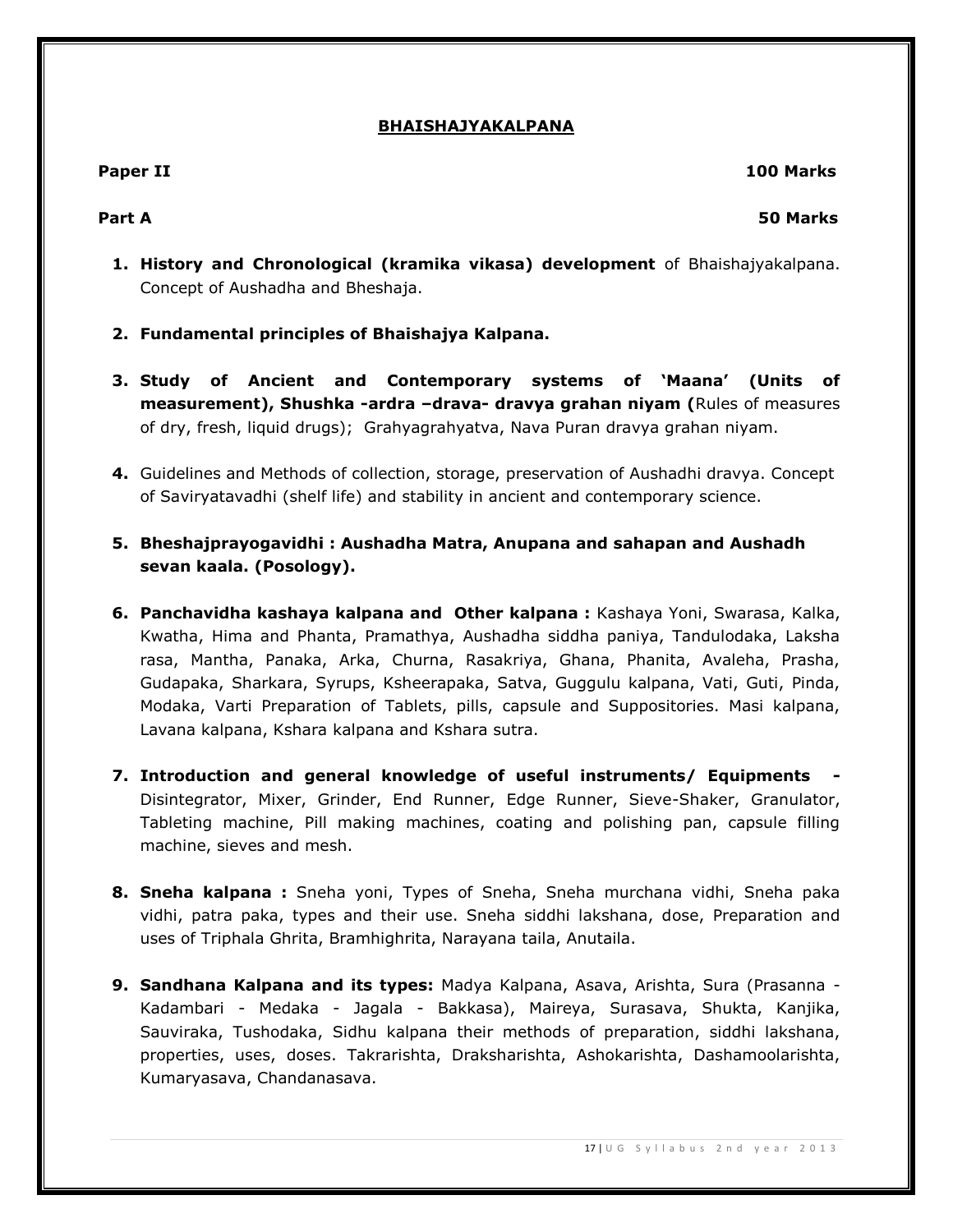**10. Kritanna and Aushadhisiddha anna Kalpana:** Definition of Kritanna, Concept of Pathya and Apathya, Yavagu –types of yavagu, Manda, Peya, Vilepi, Anna, Bhakta, Odan, Yush -types, Krishara, Mansa rasa, Vesavara, Khad Kamblika, Raga, Shadava, Dadhi and Takra Varga – Takra, Udasvita, Katvar, Mathita, Chhachika.

### **PART B**

- **1. Bahyopacharartha kalpana (External Applications)**-**Lepa** -Types of Lepa, methods of preparation and mode of application. Udvartan and Avachurnan, Method of preparation of Siktha Taila, Malahara – Sarjarasa Malahara, Gandhak Malahara, Upanaha, Atasi upanaha, Shatadhouta and Sahastradhouta Ghrita. Brief introduction of semi solid dosage forms- Ointments, Creams, Emulsions, Gels, Lotions.
- **2. Principles and precautions for preparation of formulations for following**:
	- **2.1 Netraupacharartha kalpana (Opthalmic preparations)** Seka, Drava, Pindi, Anjana - Ashchyotana - Tarpana - Putapaka and Vidalaka, Methods of preparation of eye drops, eye ointments.
	- **2.2 Nasyopachararth Kalpana** Classification of Nasya, Navana, Avapidana, Pradhaman, Marsha and Pratimarsha nasya.
	- **2.3 Dhumapanarth kalpana**  Classification of dhumpaan, Method of preparation of dhumvarti and it's therapeutic uses. Dhupan: Vranadhupan, arshodhupan.
	- **2.4 Mukhaprayogarth kalpana** Gandoosha Kavala Pratisaran, Tooth paste, Tooth powders and Mouth wash.
	- **2.5 Basti kalpana** Classification, Method of preparation of Niruha and Anuvasana, Basti Therapeutic properties and uses of Basti.
- **3** Brief knowledge of Standardization of Ayurvedic formulations- Kasthaushadhi.
- **4** Brief introduction of Drug and Cosmetics Act 1940 and Rules 1945.
- **5** Concept of, Aushadhi Nirmanshala, with respect to Good Manufacturing Practices (GMP) in accordance to Schedule T.

### **Practical Bhaishajya Kalpana 50 Marks**

# **Following practicals to be performed- (Minimum one from each category)**

Method of preparation, therapeutic uses, dose and anupana of the following

- **1.** Swarasa- Ardraka swarasa, Tulasi swarasa, Kumari Swarasa, Vasa putapaka swarasa
- **2.** Kalka- Nimba kalka, Rasona kalka.
- **3.** Kwatha- Punarnavasthaka kwatha, Rasna Sapthaka kwatha, Kulattha kwath.
- **4.** Hima- Dhanyaka hima, Sarivadi hima .
- **5.** Phanta- Panchakola phanta,Yastimadhu Phanta.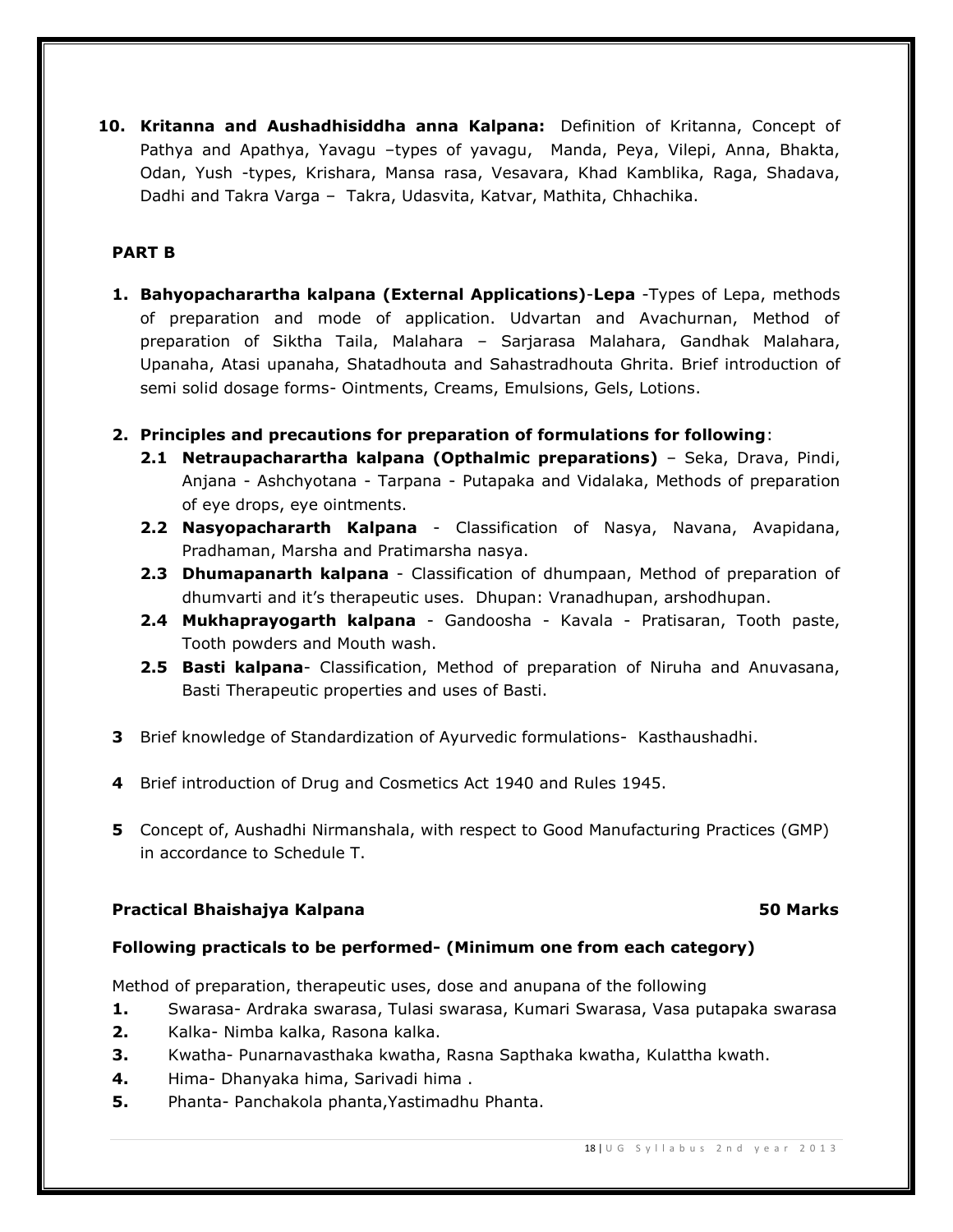- **6.** Pramathya- Mustadi pramathya
- **7.** Mantha- Kharjuradi mantha
- **8.** Aushadh siddha paniya- Shadanga paniya
- **9.** Laksha Rasa.
- **10.** Arka Yavani arka, Gulab arka, Misreya arka
- **11.** Panaka- Chincha panaka, Chandan panaka.
- **12.** Sharkara- Banapsha sharkara, Nimbu sarkara.
- **13.** Churna- Sitopaladi Churna, Hinguwashtaka Churna.
- **14.** Gutika- Chitrakadi Gutika, Sanjivani Vati.
- **15.** Guggulu-Triphala Guggulu, Kaishora Guggulu.
- **16.** Avaleha- Chyavanaprashavaleha, Vasavaleha, Vyaghri Haritaki avaleha, Manibadra avaleha.
- **17.** Rasa kriya Darvi Rasakriya, Guduchi Ghana, Kutaja Ghana.
- **18.** Khanda- Haridra khanda, Narikela khanda, Sowbhagya shunti paka
- **19.** Satva- Amruta satva,
- **20.** Varti- Phala varti, Chandrodaya varthi
- **21.** Lavana- Arka lavana, Narikela lavana
- **22.** Masi- Triphala masi, Mayurpiccha Masi
- **23.** Ksheerapaka- Arjuna ksheerapaka, Rasona ksheerapaka, Shunthi Ksheerpaka
- **24.** Kshara- Apamarga kshara, Snuhi kshara, Ksharasutra. .
- **25.** Manda, Peya, Vilepi, Yavagu, Krishra, Vesavara
- **26.** Yusha Mudga yusha, Saptamushtika yusha, Kulattha yusha
- **27.** Aristha- Kutajarishta, Takrarishta .
- **28.** Asava Kumaryasava, Kanakasava
- **29.** Sukta kalpana- Kanji
- **30.** Udaka- Tandulodaka
- **31.** Upanaha- Atasi Upanaha
- **32.** Siktha Taila Nirmaan
- **33.** Malahara- Sarjarasa malahara, Gandaka malahara, Cream, Emulsion. Sneha Kalpana

Sneha Murchhana - Ghrita Murchana, Taila Moorchhana, Ghrita kalpana: Jatyadi ghrita, Triphala ghrita, ksheerashatphala ghrita- Taila kalpana-Panchaguna taila,Arka  **t**aila, Bala taila,Jatyadi taila

- **35.** Taila patana- Bhallataka taila patana, Jayapala taila patana
- **36.** Shodhana- Guggulu, Hingu.

# **II. Visit of minimum three GMP approved Ayurvedic manufacturing units.**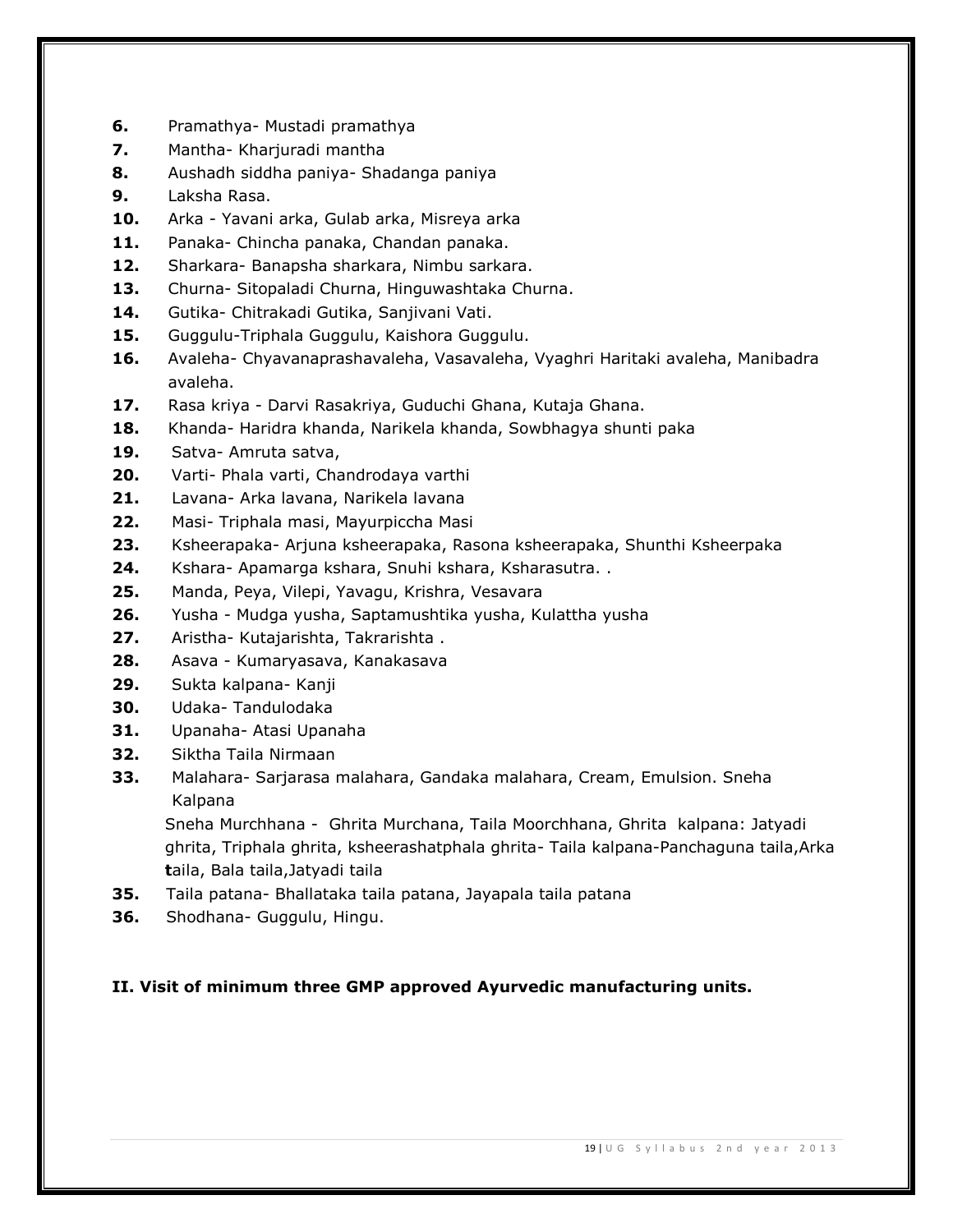## **Distribution of Practical Marks: Total 200 Marks**

| Rasashastra    | 100      |
|----------------|----------|
| 1. Record Book | 10 Marks |
| 2. Experiment  | 30 Marks |
| 3. Spotting    | 20 Marks |
| 4. Viva-voce   | 40 Marks |
|                |          |
|                |          |

# **Bhaishajyakalpana - 100**

| 1. Record Book | 10 Marks |
|----------------|----------|
| 2. Experiment  | 30 Marks |
| 3. Spotting    | 20 Marks |
| 4. Viva-voce   | 40 Marks |

### **Reference Books**

1. Adyatan Rasa Shastra **R.K. Goyal** 

- 
- 3. Asava Arishta Vigyanam Dr. Pakshdhar Jha
- 4. Ayurvediya Rasa Shastra (Sachitra) Chandrabhusan Jha
- 5. Ayurvediya Rasa Shastra **Badrinarayan Pandey**
- 6. Rasa Bhaishajya Paribhasa Sureshananda Thapaliyal
- 7. Ayurvediya Rasa Shastra Prof. Siddhi Nandan Mishra
- 
- 9. Drugs and Cosmetic Act 1940
- 
- 11. The Paka-darpana of King Nala Dr. Madhulika critical study
- 
- 13. Pratyaksha Aushadh Nirmanam Acharya VishwanathDwivdei
- 14. Bhaishjyakalpana Vigyanam Dr. Agnihotri
- 
- 
- 
- 20. Rasa Bhaishajya Kalpana Vigyan Vaidya Santosh Kumar Khandal
- 
- 22. Rasa Ratna Samuchchaya (Hindi) Dattattreya Ananta Kulkarni.
- 23. Rasaratna samuchchaya- Ambikadatta shastri
- 24.Rasaratna samuchchaya Damodar Joshi

2. Abhinav Rasa Shastra Vaidya Somadev Sharma 8. Ayurved Prakash Vaidya Gujrat Mishra

10. Paka Darpana Dr. Indradev Tripathi 12. Parada Vigyaniyam Vasudev M. Dwivedi 15. Rasa Tarangini Sadanand Sharma Sadanand Sharma 16. Rasa Darpan Prof. Bhajan Das Swami 17. Rasa Bindu **Dr. Sanjay Sharma** 21. Rasa Mitra Dr. Tryambak Nath Sharma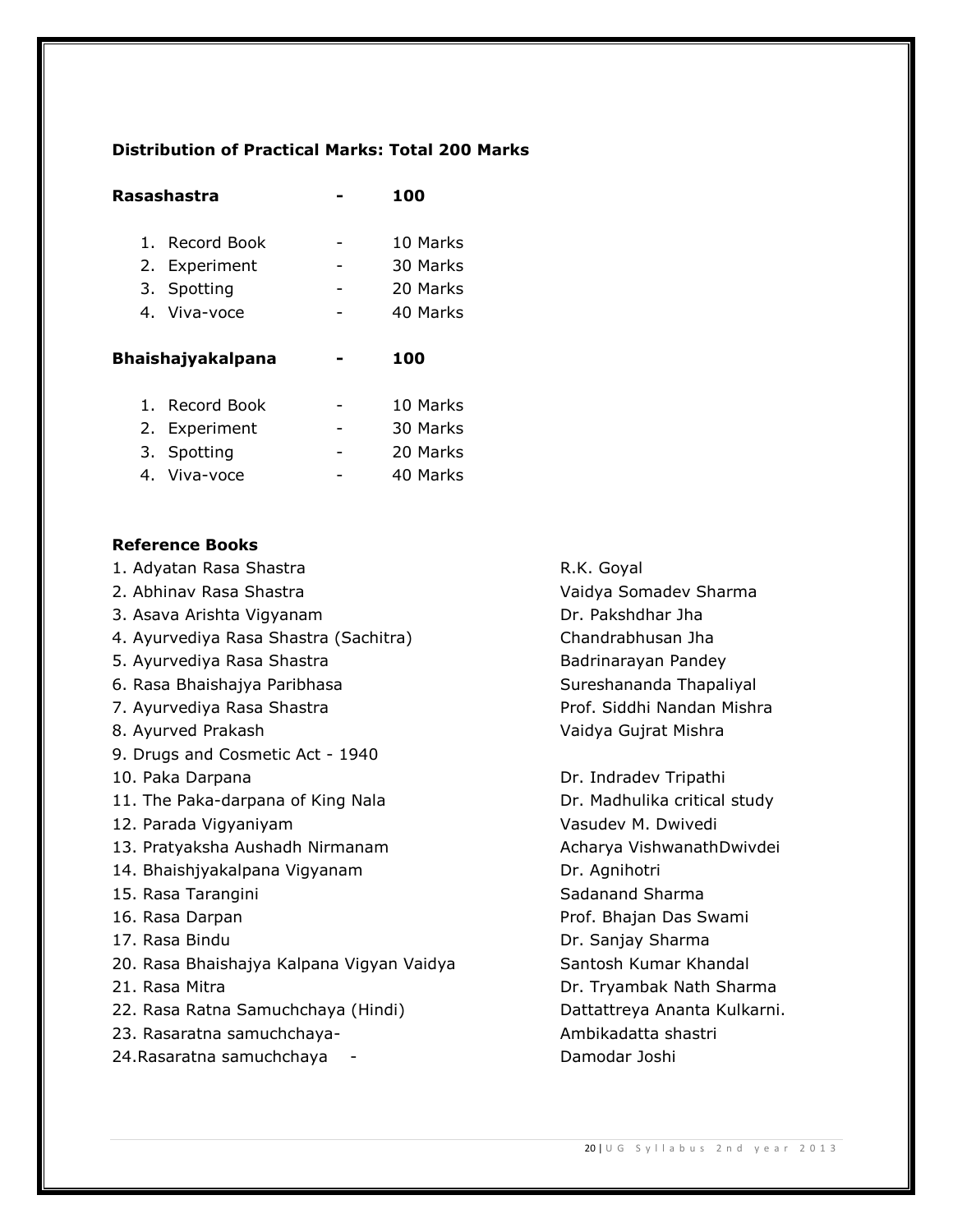- 25. Rasa Shastra Prayogiki Srivastava, Yadav and Prof. Ramesh Saxena
- 
- 
- 26. Rasendra Sampradaya Vaidya Hajari Lal Sukul
- 27. Rasendra Sara Sangraha Vaidya Gopal Krishna
- 29. Vaidyak Paribhasha Pradeep (Hindi Translation) Dr. Indradev Tripathi
- 
- 31. Bharatiya Bhaishajya Kalpana Vigyana Gananath Vishwanath Dwivedi
- 32. Bhaishajya Kalpana Vijnanam Dr. K Ramachandra Reddy
- 33. Rasa Shastra (English) Prof. Damodar Joshi
- 34. Rasa Ratna Samuchchaya (English) Prof. Damodar Joshi
- 
- 36. Ayurvedic formulary of India
- 38.Ayurvedic Pharmacopiea of India , CCRAS
- 39. Bhaishiya Kalpana Vigyan Siddhi Nandan Mishra
- 
- 
- 42. Vaidyaka Paribhasha Pradipa (Enlgish Translation) Dr. K. Ramachndra Reddy &
- 43. Relevant parts of Brihatrayee
- 44.Text book of Bhaishjya Kalpana The Content of Shobha G Hiremath
- 45. Text Book of Rasa Shastra **Dr P H C Murthy**
- 
- 47 .Bhaishjya Ratnawali **Prof S N Mishra** Prof S N Mishra
- 48 Yoga Ratnakar

26. Rasamritam Vaidya Yadavji Tirkramji Acharya 25. Rasayan Sara Vaidya Shyam Sunderacharya Vaishya 30. Sharangadhara Samhita **Dr. Radhakrishna Parashar** 35. Rasendra Chintamani (Hindi) Prof. Siddhinandan Mishra

40. Textbook of Rasashasra **Dr. K Ramachandra Reddy.** Dr. K Ramachandra Reddy. 41. Ashadhayoga Vigyanam Dr. K. Ramachandra reddy Dr. P. Suresh

46.Rasa Chandashu Prof S S Savirkar (CCRAS Publication)

\*\*\*\*\* \*\*\* \*